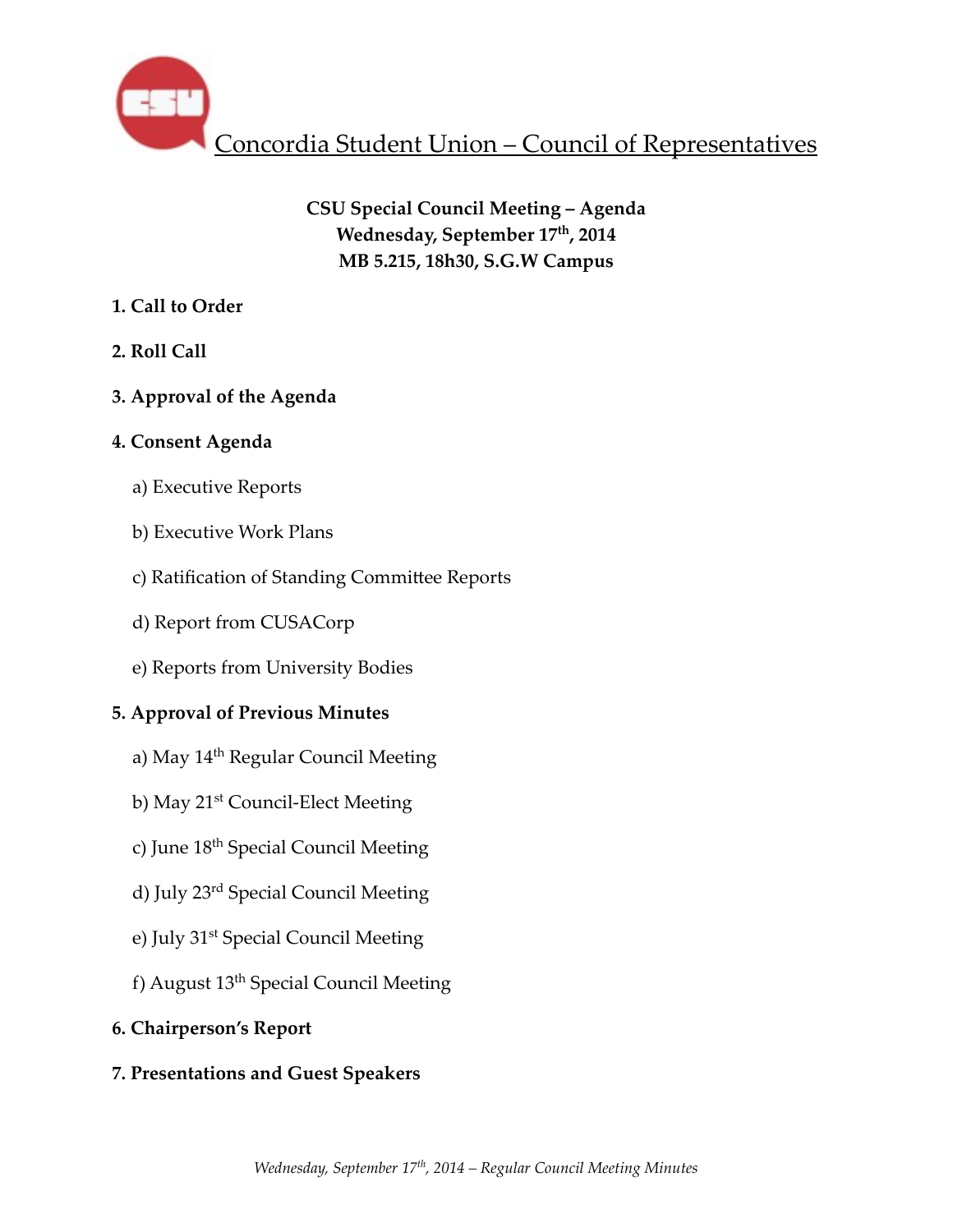

### **8. Appointments**

- a) Appointments to Standing Committees
- b) Senate Appointments

### **9. Returning Business**

### **10.New Business – Substantive**

- a) Engineers Building Project
- b) Student Services
- c) Board of Governors
- d) Council Retreat
- e) CEO
- f) Orientation Post-Mortem
- g) Research Proposal (Daycares)
- h) Research Proposal (UTILE)
- i) External & Campaigns Committee Report
- j) VP Finance Work Plan

## **11.New Business – Informational**

### **12. Question Period & Business Arising**

**13. Announcements**

### **14.Adjournment**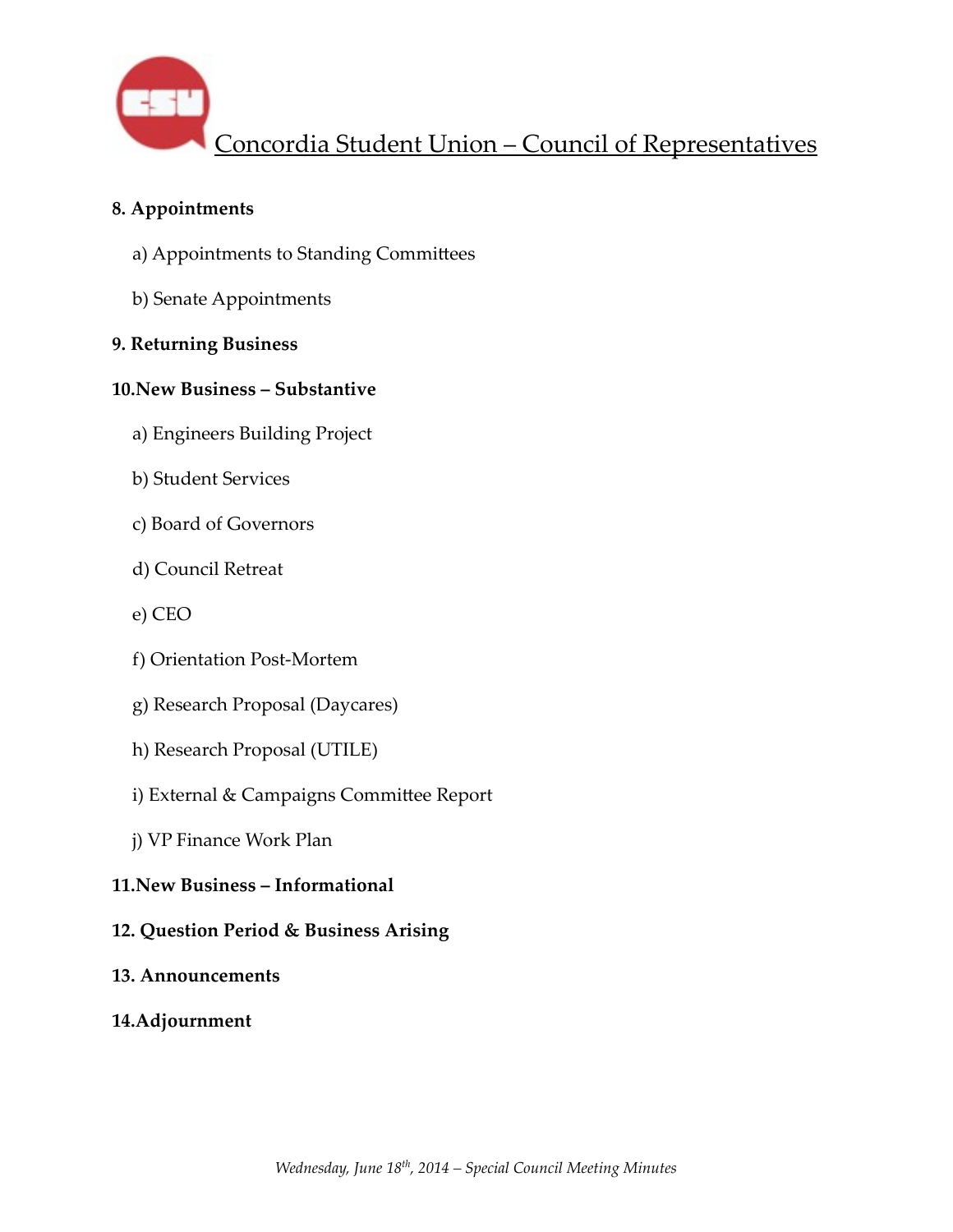

# **CSU Special Council Meeting – Minutes Wednesday, September 17th, 2014 MB 5.215, 18h30, S.G.W Campus**

# **1. CALL TO ORDER**

Meeting is called to order at 18h40.

We would like to acknowledge that Concordia university is on the traditional territory of the Kanien'keha:ka (Ga-niyen-gé-haa-qa), a place which has long served as a site of meeting and exchange *amongst nations. Concordia recognizes, and respects the Kanien'keha:ka (Ga-niyen-gé-haa-ga)* as the traditional custodians of the lands and waters on which we meet today.

### **2. ROLL CALL**

Council Chairperson: *Mat Forget* Council Secretary: *Caitlin Robinson*

Executives present for the duration of the meeting consisted of Katherine Bellini (VP Clubs & Internal Affairs), Charles Bourassa (VP Student Life), *Jessica Cabana* (VP Sustainability), Anthony Garoufalis-Auger (VP External Affairs & Mobilization), *Heather Nagy* (VP Finance), *Benjamin Prunty* (President), *Gabriel Velasco* (VP Loyola), and *Terry Wilkings* (VP Academic & Advocacy).

Councillors present for the duration of the meeting consisted of *Gemma Acco* (Arts & Science), *Jeremy Blinkhorn* (Fine Arts), Jenna Cocullo (Arts & Science), *Emily Fisher* (Arts & Science), *Lucinda Marshall-Kisparissis*  (Arts & Science), *Caroline Messier-Gemes*  (JMSB), *Marion Miller*  (Fine Arts), *Nicholaos Mouzourakis* (ENCS), *Terry Ngala* (Independent), *Angelica Novielli* (Arts & Science), *Matthew Palynchuk* (Arts & Science), *Marcus Peters*  (Arts & Science), *Thomas Radcliffe*  (Arts & Science), *Vicky Rodgers*  (JMSB), *John Talbot*  (Arts & Science), *Jeremy Tessier*  (Arts & Science), *James Tyler Vaccaro*  (Arts & Science), *Chloe Williams* (Arts & Science) and *Emma Wilson* (Fine Arts).

Councillors absent for the duration of the meeting not granted reprieve consisted of Kabir Bindra (JMSB), *Paul Jerajian* (Arts & Science), *Virginia Law* (JMSB), *Anita Sarkissian* (ENCS), *Alanna Stacey* (Arts & Science), and and *Rami Yahia (*ENCS).

Councillors absent for the duration of the meeting granted reprieve consisted of *Michael Richardson* (JMSB).

### **3. APPROVAL OF THE AGENDA**

**Terry Wilkings** removes the Appointment Committee minutes from 4. e) Ratification of Standing *Committee Reports* to be titled 6. b) Senate Appointments. Seconded by **Vicky Rodgers**.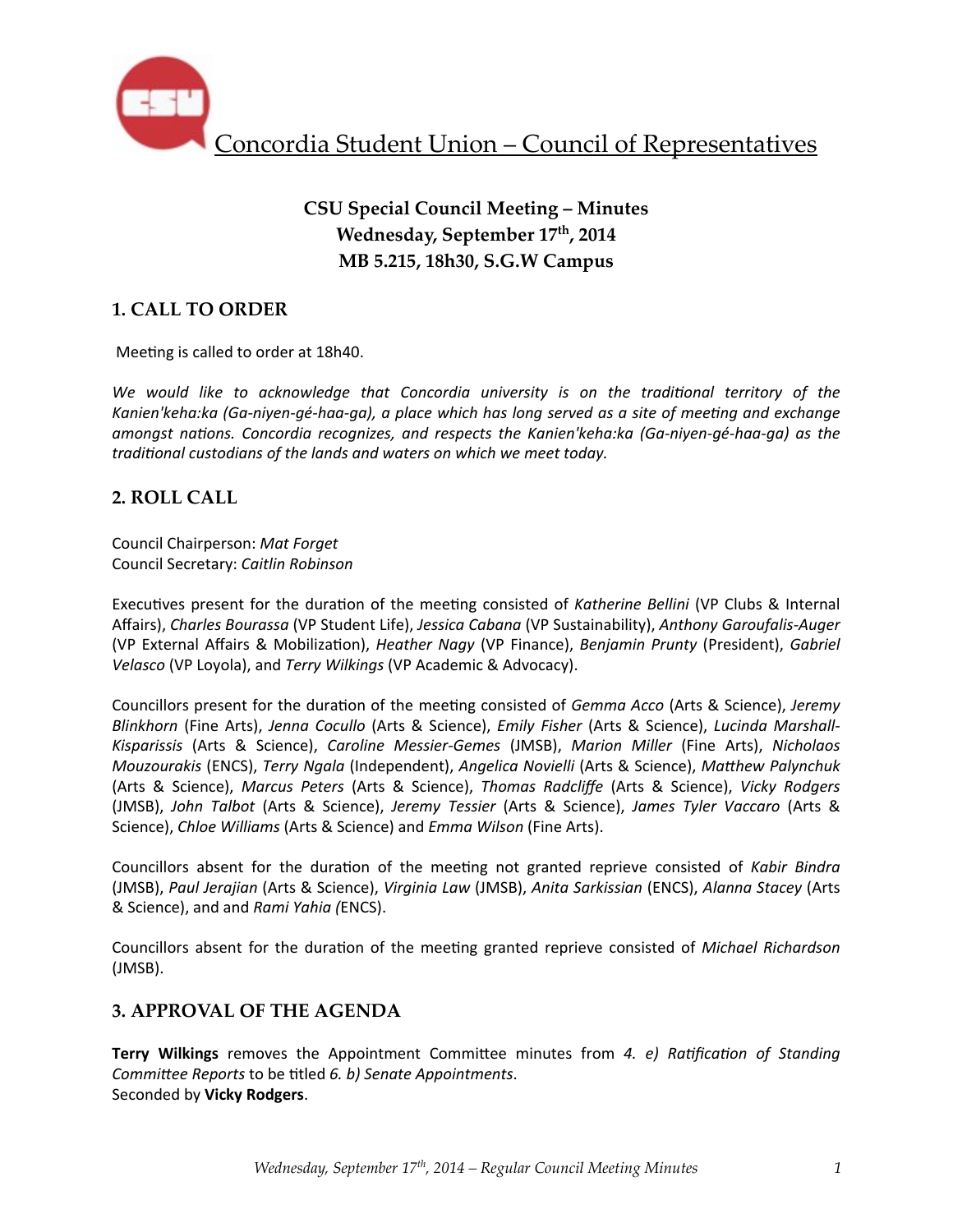

**Terry Wilkings:** The minutes were only sent out recently so for transparency it is better not to have them in the Consent Agenda.

**Vicky Rodgers** removes the September 11<sup>th</sup> External and Campaigns Committee Minutes from 4. e) *Ratification of Standing Committee Reports* to be titled *8. i) External and Campaigns Committee Minutes* Seconded by **Charles Bourassa**.

Vicky Rodgers: I would like to do this to enrich one of the motions suggested in the report.

Lucinda Marshall-Kisparissis moves to approve the agenda as amended, and all points under 4. Consent *Agenda*. Seconded by **Jeremy Blinkhorn**.

**VOTE** In favour: 14 Opposed: 0 Abstentions: 1 (Nicholaos)

*Motion carries.* 

### **4. CONSENT AGENDA**

### **a) Executive Reports**

**Ratified by consent.** 

### **b) Executive Work Plans**

**Ratified by consent.** 

### **c) Ratification of Standing Committee Reports**

**Ratified by consent.** 

### **d) Report from CUSACorp**

**Ratified by consent.** 

### **e) Reports from University Bodies**

**Ratified by consent.**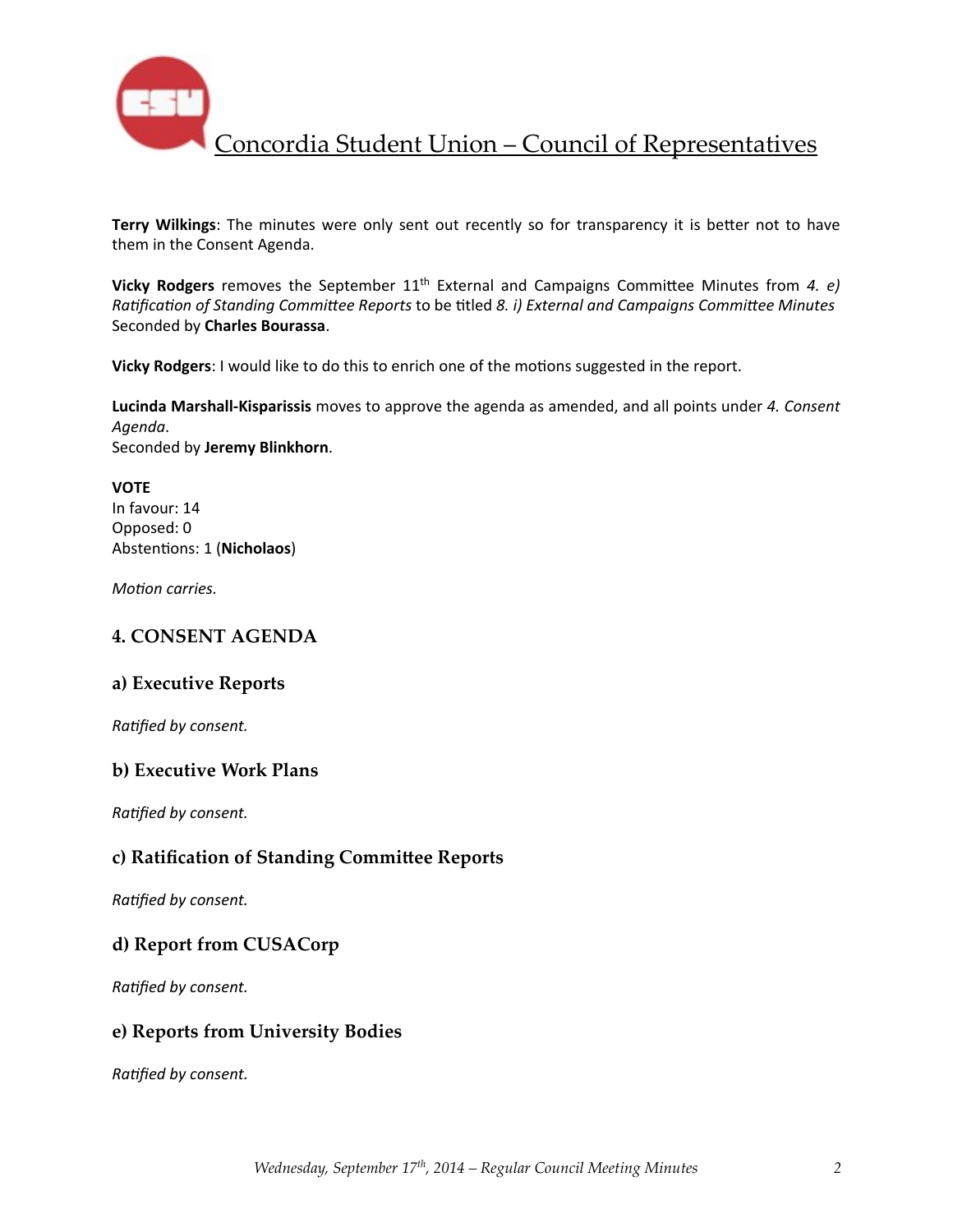

## **5. APPROVAL OF PREVIOUS MINUTES**

### **a) May 14th Regular Council Meeting Minutes.**

**VOTE** In favour: 11 Opposed: 0 Abstentions: 4 (Nicholaos, Caroline)

*Motion carries.* 

# **b) May 21st Council-Elect Meeting Minutes.**

### **VOTE**

In favour: 14 Opposed: 0 Abstentions: 0

*Motion carries.* 

## **c) June 18th Special Council Meeting Minutes.**

### **VOTE**

In favour: 11 Opposed: 0 Abstentions: 4 (Caroline, Jeremy B., Marion)

*Motion carries.* 

## **d) July 23rd Special Council Meeting Minutes.**

### **VOTE**

In favour: 10 Opposed: 0 Abstentions: 4 (Caroline, Jeremy B., Marion, Vicky)

*Motion carries.* 

## **e) July 31st Special Council Meeting Minutes.**

### **VOTE**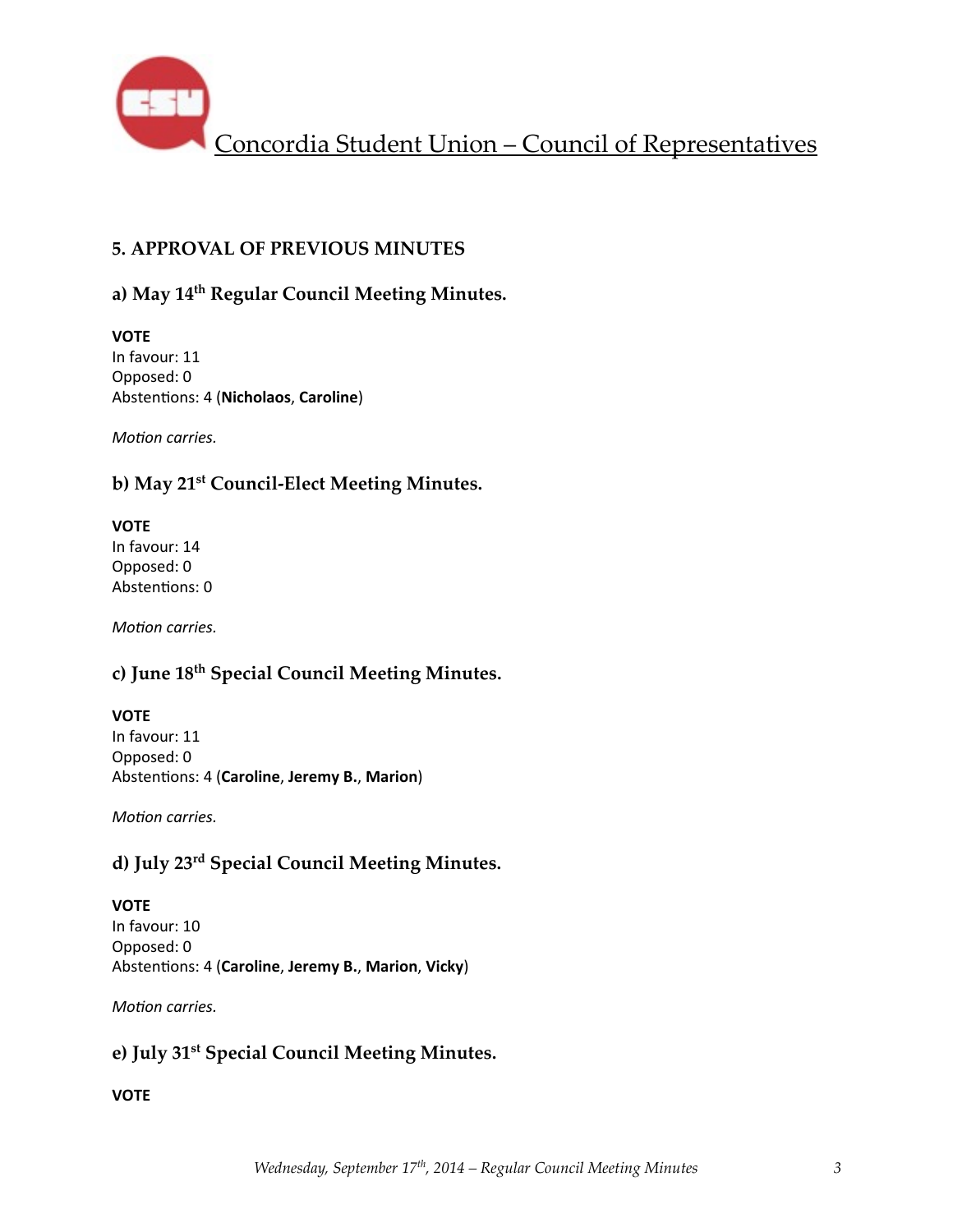

In favour: 8 Opposed: 0 Abstentions: 6 (Caroline, Jeremy B., Marion, Emma, Gemma)

*Motion carries.* 

## **f) August 13th Special Council Meeting Minutes.**

**VOTE** In favour: 10 Opposed: 0 Abstentions: 4 (Nicholaos, Jeremy B., Marion, Emma, Caroline)

*Motion carries.* 

### **6. CHAIRPERSON'S REPORT**

**Chair**: The Special Council meetings during the summer were really instructive and it was good to get familiar with the CSU process. I think your courtesy and ability to be clear and concise left me with no doubt that we will have a productive, courteous and respectful year. In a recent email, I sent an update with the documents attached for this meeting but the original send-out was pretty sloppy and some documents were in Word format not PDF, and some had ambiguous titles. I could make excuses about deadlines but the point is that it is my job to make sure that the material is attached and clear and sent out on time so I apologize. I will definitely see to it that this type of last minute scramble does not happen again, and call-out preparation is given adequate time. Thank you for your understanding and I am in the process of collecting student ID numbers now that drop deadline is passed. For those who have not gotten a chance, that would be much appreciated.

**Heather Nagy:** We now have the detailed receipts and disbursements for councillors to look at and it is in accordance with section 13 (1) (e) of *Books and Records* in the Bylaws

**Caroline Messier-Gemes** moves to excuse **Michael Richardson**'s absence. Seconded by **Vicky Rodgers**.

**Caroline Messier-Gemes: Michael** has a mandatory JMSB class on Wednesday nights.

**Chair:** I would like to talk to him about this, but today it should go to a vote.

**VOTE** In favour: 14 Opposed: 0 Abstentions: 1 (Chloë)

*Motion carries.*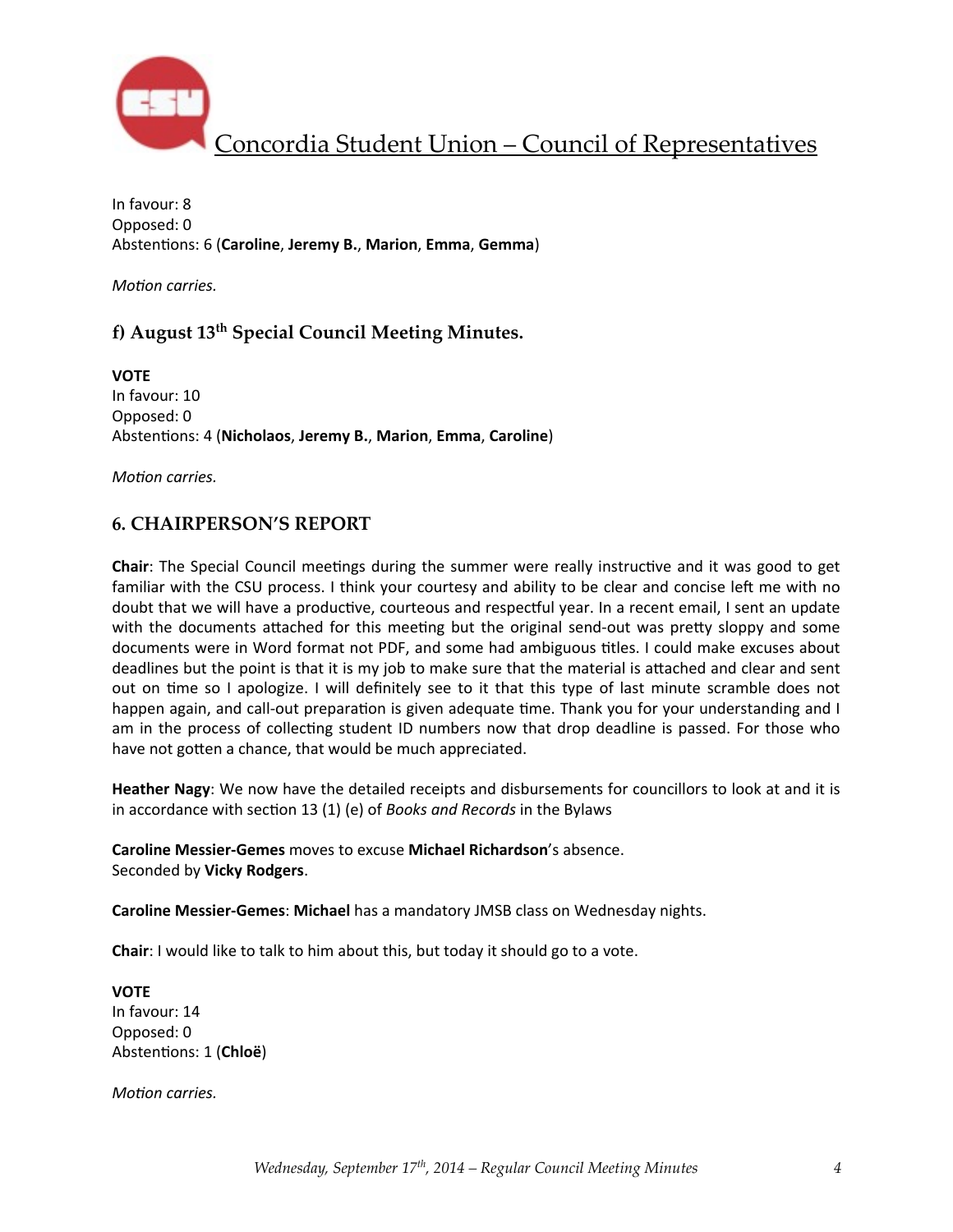

# **7. PRESENTATIONS AND GUEST SPEAKERS**

*No presentations or quest speakers to report for this meeting.* 

### **8. APPOINTMENTS**

### **a) Appointments to Standing Committees**

Lucinda Marshall-Kisparissis: In consideration of our first Council-Elect meeting, we appointed one more councillor than was necessary to the Policy Committee and that was made a special case so now with Paul Jerajian's resignation we are at the normal number for that committee.

### **b) Senate Appointments**

**Terry Wilkings:** The situation at hand currently is that we have six (6) Senators appointed to the Senate for the undergraduate students. Six (6) seats are open and at a Special Council meeting in the summer we moved to have a member recommended from each of the Faculty Associations and that process has been completed, however the Arts & Science Federation of Student Associations (ASFA) requires additional time to appoint a member. The CSU made its own call-out and the Appointments Committee has interviewed applicants and made recommendations.

Gabriel Velasco: As is outlined in the report from the Appointments Committee, we recommend unanimously to appoint Stephen A.J. Brown and Carlos Fuentes Velasco to the Senate. If you want further details as to how the interviews went, please read the report.

**Vicky Rodgers**: I know that this is very technical, but one of the recommended candidates' family names is Velasco and I want to know if you are related to that person.

#### **Gabriel Velasco**: No.

**Vicky Rodgers**: Can we know the people who were recommended by the Commerce & Administration Students Association (CASA), the Engineering & Computer Science Association (ECA) and the Fine Arts Student Association (FASA), if you have that information?

**Terry Wilkings:** Four individuals were recommended from three (3) Faculty Associations – Marion **Miller**, a councillor from FASA, Emma Sabreau, the ECA president, and the two last individuals were Emma Alguire, the VP Academic of CASA, and Scott Carr who was also recommended from CASA. Seeing as we have four (4) openings for Senate members and we take into account the Appointments Committee recommendations and members from the Faculty Associations, I am confident in Emma and Marion. With regards to the CASA recommendations we do need to discuss the two individuals considering that we need to allow ASFA additional time to make their recommendations.

**Vicky Rodgers**: Do you know when ASFA will be able to recommend us a person?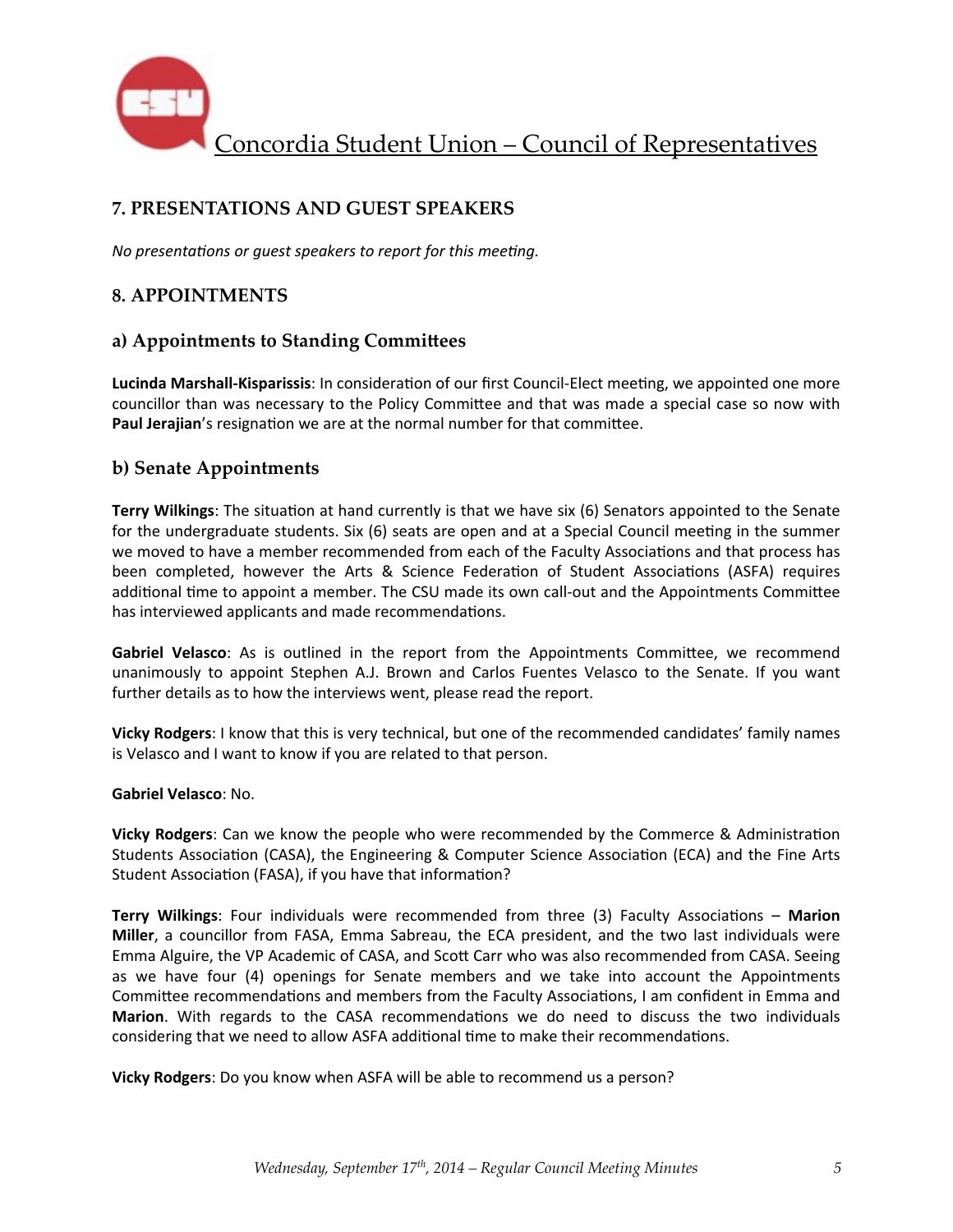

**Terry Wilkings:** I have been in discussions with **Paul Jerajian** and the time in mind is by the following Senate meeting on October  $31^{st}$ . We will have a recommendation made to Council by September 29<sup>th</sup> or October 2<sup>nd</sup>.

**Vicky Rodgers**: Concerning the Senate appointments made by the CSU, could you justify why all these people are from the same faculty and why there was no faculty diversity n the six (6) senators nominated?

**Gabriel Velasco**: Everyone has access to the Dropbox so they can go see the CVs. This round of applications, all of the Senate applicants were from Arts & Science. There was no malicious intent, just no members of other faculty applied. The call went out to all faculties though.

**Vicky Rodgers:** Is there an outreach issue to non-Arts & Science students?

Gabriel Velasco: This could potentially be an issue, but we are doing our best. We sent out a newsletter to all faculties, posted on the CSU's website, the Facebook page and tried to use all means available for the Senate, Judicial Board, etc. For the moment, the majority applying are from Arts & Science. The majority of Concordia students are from Arts & Science too though.

**Terry Wilkings** moves to ratify the recommendations made by the Appointments Committee to appoint Stephen A.J. Brown and Carlos Fuentes Velasco to the Senate. Seconded by **John Talbot**.

**VOTE** In favour: 15 Opposed: 1 (**Vicky**) Abstentions: 1 (Caroline, Nicholaos)

*Motion carries.* 

#### **Terry Wilkings**:

BIRT the CSU appoint Emma Alguire, Marion Miller and Emma Sabreau to the Senate, as per their respective Faculty Associations;

BIFRT the CSU seek a recommendation from ASFA for an Arts & Science Senator.

#### Seconded by **Lucinda Marshall-Kisparissis**.

**Terry Wilkings**: Each of these individuals have been very eager to get involved in terms of Senate and academic governance and have come to the caucus meetings as preparation for the Senate. We had our last meeting last Friday and I was surprised to see each of them come as observers. I do not believe a single undergraduate student came last year to observe who were not media. They have many ideas and content on a body such as the Senate which reviews many high-level documents, according to Alan Shepard, would be beneficial for all undergraduates. I recommend the ratification of these recommendations.

**Vicky Rodgers:** Could you explain why you favoured Emma Alguire over Scott Carr?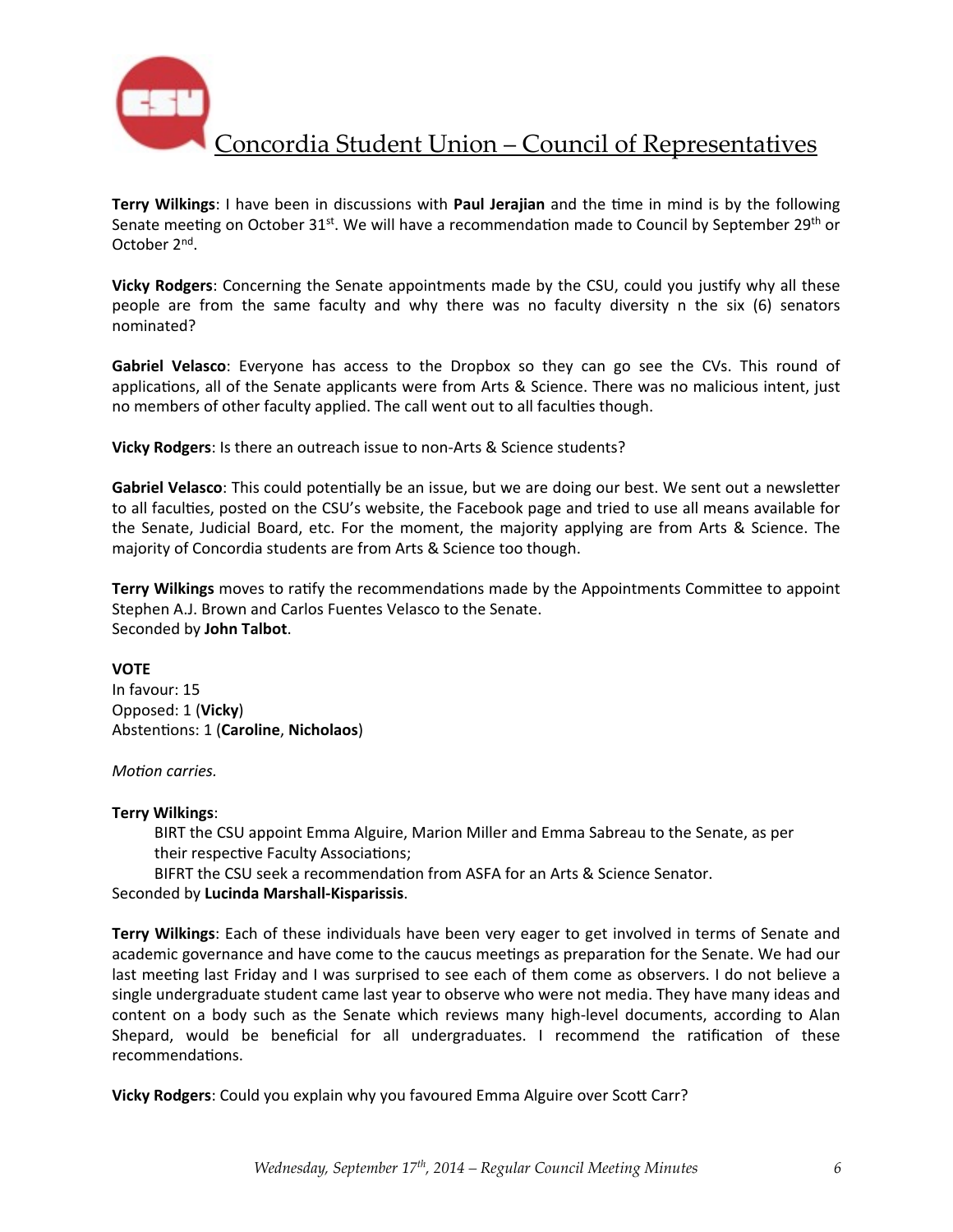

**Terry Wilkings:** Emma is the VP Academic of CASA JMSB. With that in mind she is involved in the academic portfolio of her faculty and sits on Faculty Council. She has reached out to me, showed up to Academic Caucus and Senate. The same cannot be said for the other individual.

**Lucinda Marshall-Kisparissis**: I echo that as someone who has no input on this. I sit on Senate and am one of the councillors and I was at the last Senate meeting and Academic Caucus. All of the people have shown really great initiative and Emma was so enthusiastic about being there.

**VOTE** In favour: 16 Opposed: 0 Abstentions: 2 (Marion, Nicholaos)

*Motion carries.* 

### **9. RETURNING BUSINESS**

*No returning business was discussed at this meeting.* 

### **10. NEW BUSINESS – SUBSTANTIVE**

**Charles Bourassa** moves for recess fifteen (15) minutes. Seconded by Vicky Rodgers.

#### **VOTE**

In favour: 16 Opposed: 0 Abstentions: 1 (Nicholaos)

*Motion carries.* 

*Meeting enters recess at 19h21.* 

*Meeting reconvenes at 19h38* 

### **a) Engineers Building Project**

**Benjamin Prunty** moves to approve \$5 000 from the Student Space, Accessible Education and Legal Contingency Fund (SSAELC) to support the ECA in their initiative to improve the B-Annex. Seconded by **Terry Wilkings**.

**Benjamin Prunty**: This is an exceptional case and this kind of subsidy will not reoccur until sufficient policy is established, if at all. Emma Sabreau, the president of the ECA, approached me awhile ago and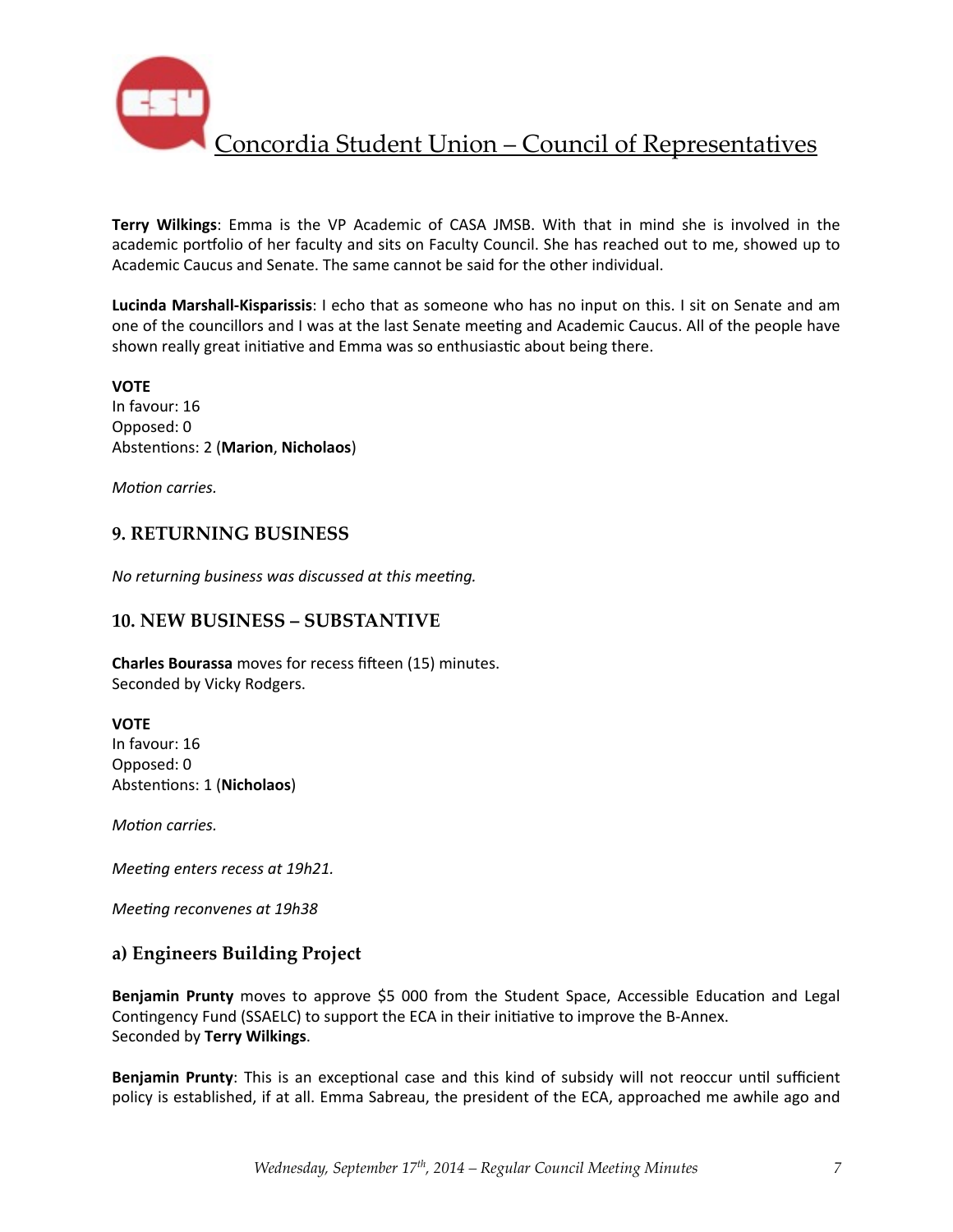

asked if the CSU could support the construction project on is the B-Annex. I was not feeling overly nitpicky and the ECA feels it will benefit students. The budget could have been more detailed but I do not think this is too big of a deal. The reason why it comes from the SSAELC fund is that it is an improvement to student space. The reason for the exception is because policy is not developed and we have not had this kind of discussion. We ran on the creation of an incentive structure for student projects and it would not be an incentive if this is a blanket structure for applications for funding. I think that this would directly counteract a promise I made during the elections and something I have worked on since my mandate. 

**VOTE**

In favour: 12 Opposed: 0 Abstentions: 0

*Motion carries.* 

### **b) Student Services**

**Benjamin Prunty** moves to send the issue of Student Service and FIOs related to referendum questions to Policy Committee for policy to be developed. Seconded by **Nicholaos Mouzourakis**.

**Benjamin Prunty**: Basically the university approached me initially about a desire to increase the Student Services fee. Years ago during Lex Gill's year they had the foresight to create a Bylaw to make it mandatory that we cannot decide on this increase ourselves and it must go to referendum. Previously it was just decided that students had to pay this fee and there is a Bylaw that states that it has to go to referendum, but we have no policy for this – there are no increases to our fees and no fee levy so no regulations around this issue. I told the university that I would come to Council and do this and I do not know that we need to get into a lengthy discussion of the merits of this increase, but in the meantime Policy Committee should convene to discuss this.

Vicky Rodgers: Can we make these kinds of votes at the same time as the CSU elections to basically adopt a similar approach?

**Benjamin Prunty**: That is how it would unfold. We have no choice in the Bylaws that it must go to referendum, not General Assembly or anything.

**Terry Wilkings**: The FIOs are ancillary fees on your student fees in the myconcordia.ca portal. At the education summit which took place in 2013 the students negotiated a way for them to be increased at approximately 2%. This would be an increase of more than this, tied to inflation. The policy would be discussing the impacts of accessibility to education for an increase above and beyond what the government regulates.

**VOTE** In favour: 11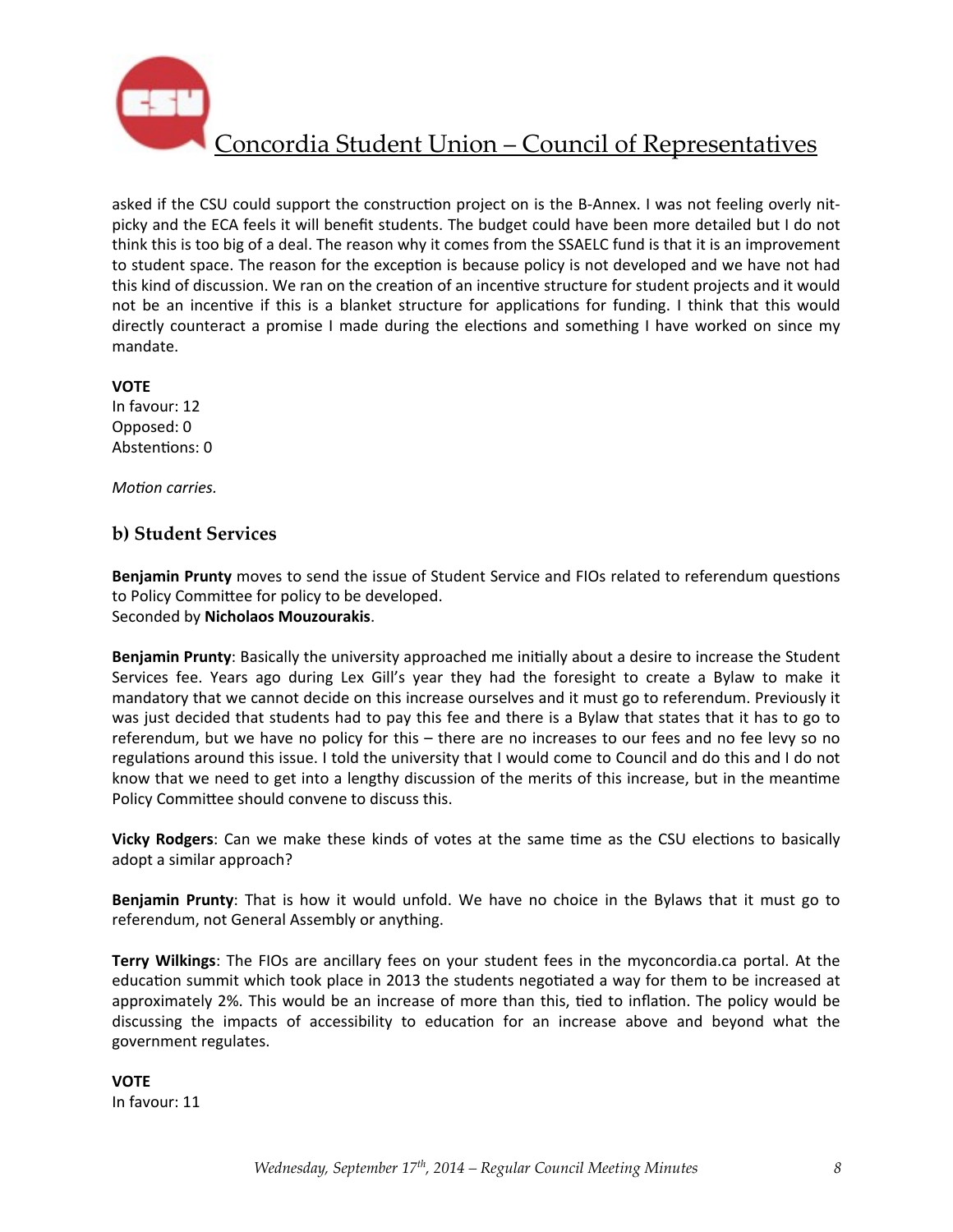

Opposed: 1 Abstentions: (Nicholaos, James, Emma)

*Motion carries.* 

## **c) Board of Governors**

This point is rescinded by Benjamin Prunty.

### **d) Council Retreat**

**Katherine Bellini**: I have great news – the retreat is all organized and I am looking forward to it. It will be held September  $26<sup>th</sup>$  which is not this Friday but next Friday and I will need everyone to confirm their attendance. It will be two  $(2)$  and two  $(2)$  nights. The goal of the retreat is to meet each other and to train and to have some workshops and socialize. We would be leaving September  $26^{th}$  at 19h00 in a bus and would be coming back around 17h00-18h00 on Sunday. The location is a bit further than Mont Tremblant, two (2) hours away, and we will go by bus. It is a very nice place with a lake, place to have a bonfire, bunk-beds, and we will figure out the food together as there is kitchen. What you need to bring is a sleeping bag, a pillow, sheets and a towel. It is heated and other than that, you will receive the actual agenda eventually. My question is that it is about two (two) hours away and we are leaving from the location at 16h00 by bus. Some people approached me saying that this is too late. Do you have deadlines that you have to be here in Montreal by Sunday? At noon we would have lunch then a workshop then pack up and leave. I said 16h00 but it could be at 15h00 or 14h00 for leaving. Is anyone not comfortable leaving at 16h00?

**Katherine Bellini** moves to adopt the following schedule – leaving at 19h00 on Friday and leaving the location on Sunday at 16h00.

Seconded by **Nicholaos Mouzourakis**.

**Jenna Cocullo**: I have to make work for 17h00 and would rather not take off an entire six-hour shift, but if I am the only one in that boat, I guess it is fine. I would prefer to leave at 24h00.

**Benjamin Prunty**: I do not know if we need to address this formally, but to give more information for councillors, the general format is that every executive is given an equal opportunity to discuss a project that they are working on and that they feel Council needs to be more informed about. Whatever amount of time that equals to, if we stayed until 16h00, we could maybe have another workshop but this is not necessary. Maybe it would be better idea to leave a bit earlier. Is there any kind of workshop that councillors think that we should do or discuss? I am spearheading the programming and you can approach me with ideas.

**Matthew Palynchuk**: I know that nothing has been set in stone with activities, but is there going to be lots of time to get our own schoolwork done or is it packed-in days? If not, I would prefer to leave earlier.

**Benjamin Prunty:** There will be no time.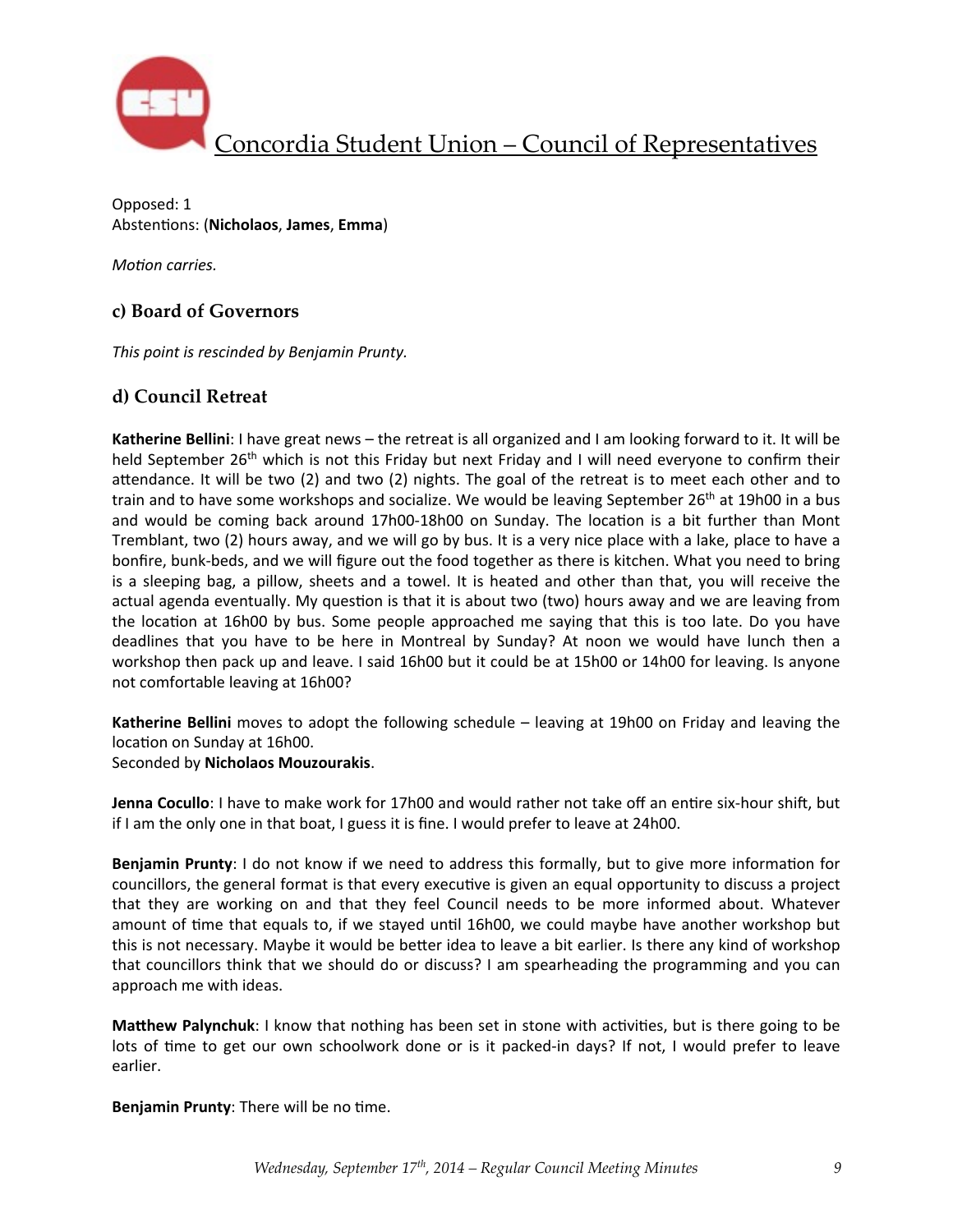

**Vicky Rodgers**: I live in the North Shore of Montreal and having gone to that area on a regular basis, I think that leaving a 16h00 is a good idea given the fact that there is a big rush hour around 14h00 or 15h00 with people leaving their cottages to go back to the city. I think that we should leave at 16h00.

**John Talbot**: Having a confirmation of the date less than nine (9) days in advance sucks for people who have jobs.

**Benjamin Prunty**: We definitely did not give enough time for this partially because it just got lost in the fray of the madness of the first two weeks. Definitely we could have approached Council with the dates earlier. 

Seconded by **John Talbot**.

#### **VOTE**

In favour: 13 Opposed: 0 Abstentions: 1 (Marcus)

**Question** is called.

### **VOTE**

In favour: 5 Opposed: 6 Abstentions: 6 (Lucinda, Nicholaos, Caroline, Jeremy B.)

#### *Motion is defeated.*

**Terry Wilkings** moves to table this discussion and put a poll on Facebook about when we want to leave Seconded by **Charles Bourassa**.

**Benjamin Prunty**: I think that we should figure this out. We told Council that we would do this in September as opposed to before September. We can always revisit this if Council wants more time, though it is still possible to cancel. It sounds like we should leave at 14h00 or maybe do this retreat a bit later, or maybe have an informal poll. I think that we should discuss this now, however.

**Terry Wilkings**: I am really excited about this idea of taking a poll, but I think that we should table the motion and then immediately proceed to a poll.

**Vicky Rodgers:** as Kate mentioned earlier, we need to have an answer on this topic in a short-term manner which is why I think that we should vote on it tonight.

**Katherine Bellini**: I have two suggestions – either we leave at 14h00 with the same date, or I will reschedule this for another time and contact everyone and figure out another weekend.

**Benjamin Prunty** calls the question.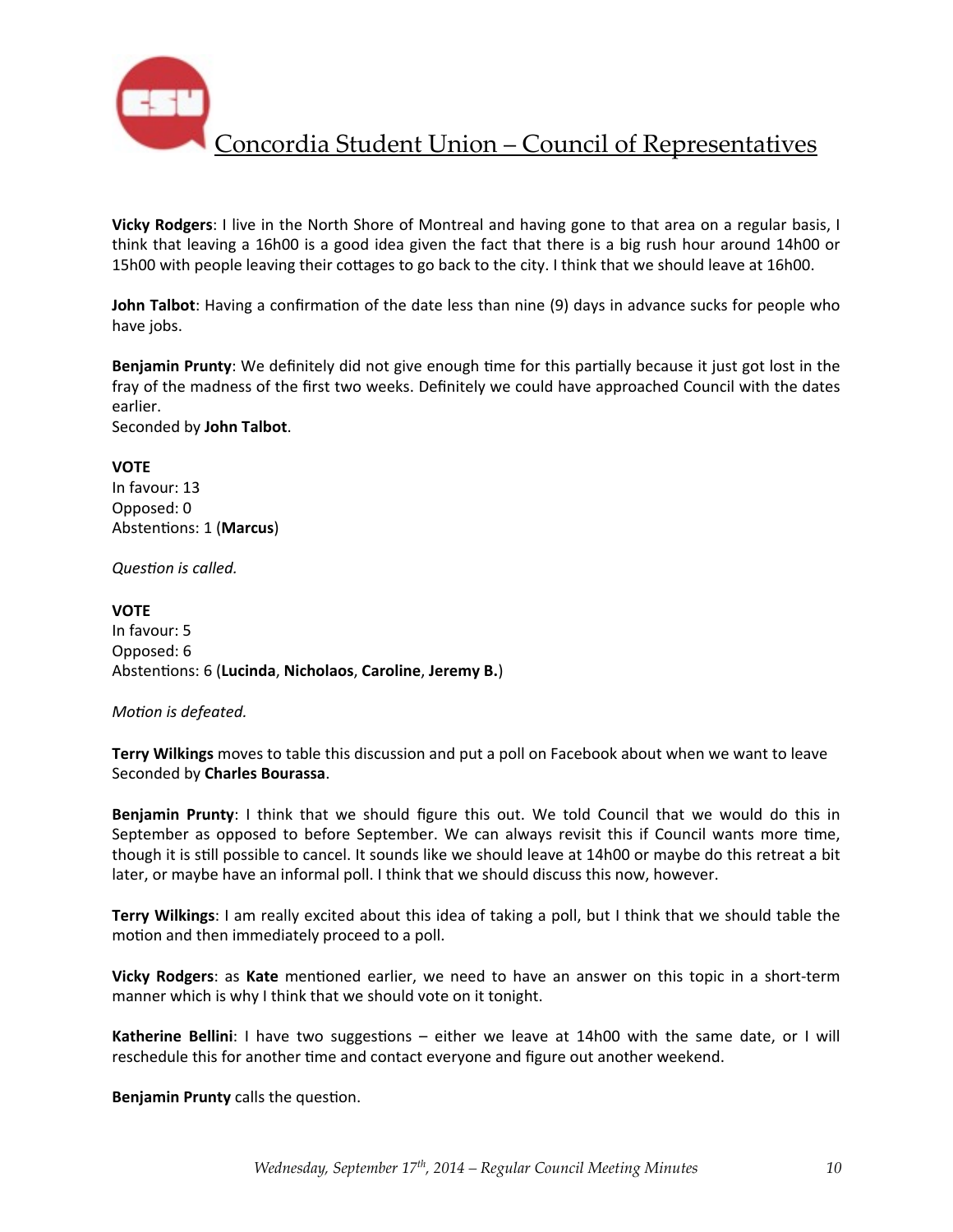

Seconded by **Chloë Williams**.

**VOTE** In favour: 11 Opposed: 0 Abstentions: 3 (Nicholaos, Emily, Jeremy B.)

*Question is called.* 

**VOTE** In favour: 15 Opposed: 0 Abstentions: 1 (Chloë)

*Motion carries.* 

**Terry Wilkings** moves to suspend Robert's Rules. Seconded by **John Talbot**.

**VOTE** In favour: 16 Opposed: 0 Abstentions: 0

*Motion carries.* 

*Robert's Rules are suspended at 20h05.*

**Benjamin Prunty**: So that we can add some order to the situation, people who do not care either way maybe just do not vote so that we get an idea who has an inability to come at some point. Options are the weekend of September  $26<sup>th</sup>$  or any weekend afterwards. We are not in a gigantic hurry although it would be better to have the retreat sooner than later. How many people have negative feeling about having it the 26th?

*Eight* (8) councillors respond in affirmative.

**Benjamin Prunty**: Who would be opposed to having it at later date?

*Three* (3) councillors respond in affirmative.

**Terry Wilkings** moved to reinstate Robert's Rules and continue with the agenda. Seconded by **James Tyler Vaccaro**.

**VOTE** In favour: 14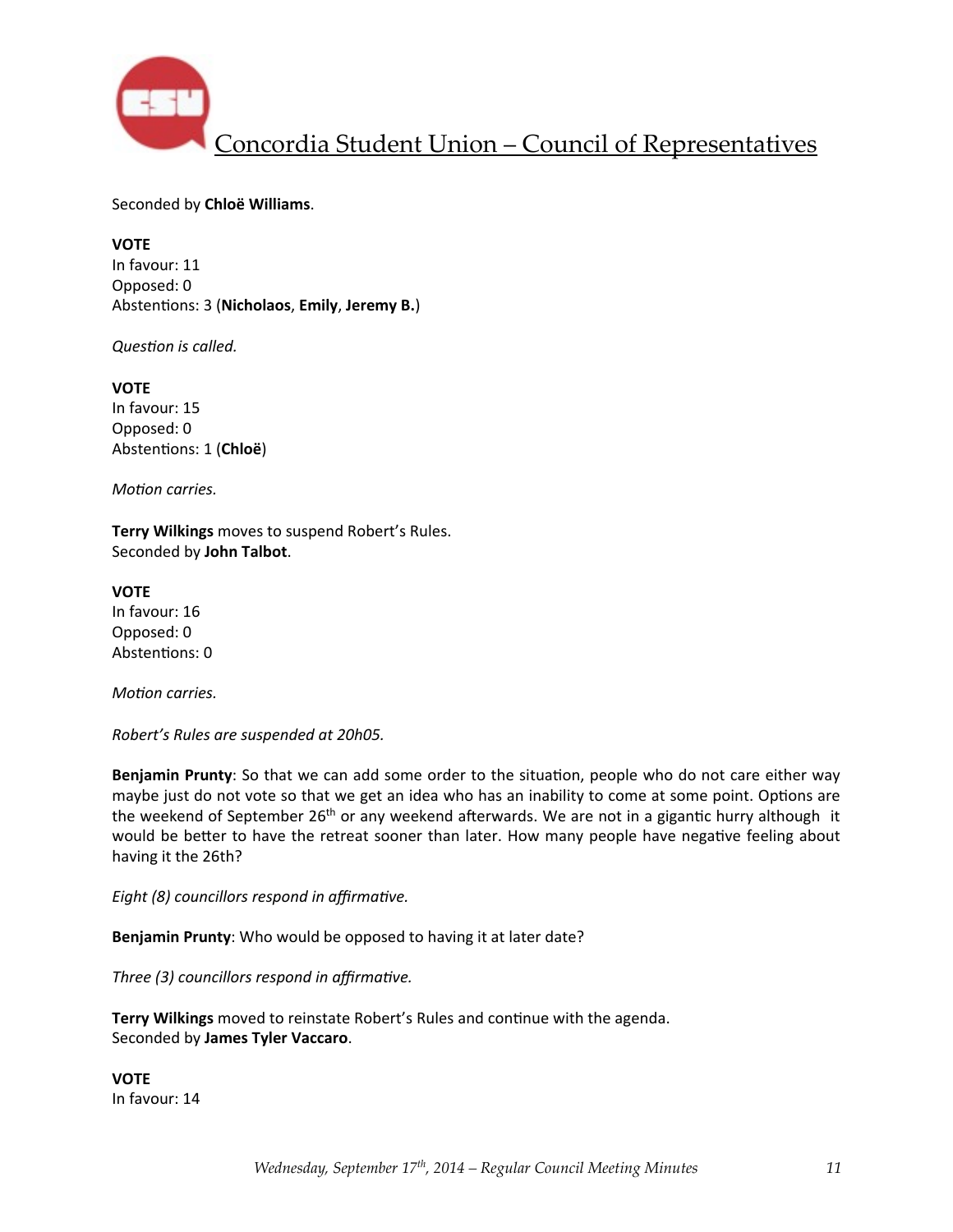

Opposed: 1 Abstentions: 1

*Motion carries.* 

*Robert's Rules are reinstated at 20h10.* 

**Benjamin Prunty**: Now we need a motion saying that this is okay and to extend the deadline to the end of October.

**Vicky Rodgers**: The issue is that we have midterms coming up in October and the two weekends I could come would be from October  $3^{\text{rd}}$  to the  $5^{\text{th}}$  and from October 24<sup>th</sup> to the 26<sup>th</sup>.

**James Tyler Vaccaro**: BIRT the Council retreat take place no later than December 31<sup>st</sup>, 2014. Seconded by **Vicky Rodger**.

**James Tyler Vaccaro**: I do not really care when it takes place and this gives the executive time. They are probably extremely busy in September and we can figure it out

**Terry Ngala**: I suggest having it sooner than later, but once mid-october hits., everyone will be in the middle of what they are doing. I would maybe suggest the weekend of October  $4<sup>th</sup>$ .

**Charles Bourassa** calls the question Seconded by **John Talbot**.

#### **VOTE**

In favour: 14 Opposed: 2 Abstentions: 1 (James)

**Question** is called.

#### **VOTE**

In favour: 16 Opposed: 0 Abstentions: 1 (**Lucinda**)

#### *Motion carries.*

**Katherine Bellini**: So it is officially cancelled for September 26<sup>th</sup>. I will re-contact everyone to find another date and time.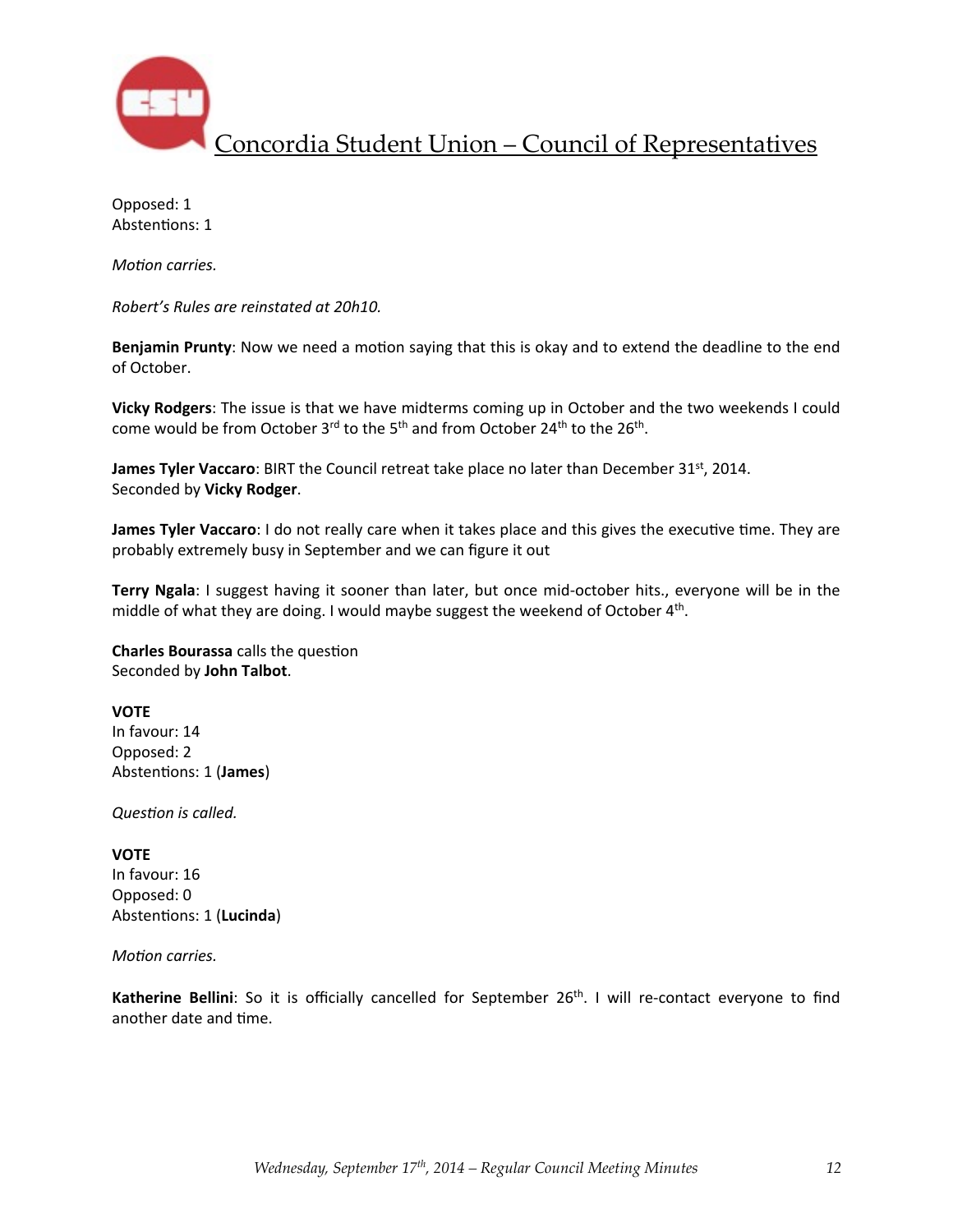

### **e) CEO**

**Benjamin Prunty**: The gist of this is that the Chief Electoral Officer approached us and let us know of an inconsistency in our behaviour. He was told that he would be paid a total amount and that taxes would be on top. We paid him that amount but taxes were deducted so I wanted to return to Council and give him a certain amount. We reduced the specificity of our minutes last year and I am returning to Council to see if they will pay him the difference and correct this. The President last year told him that he would be receiving this amount, and the finance person did as well. It would be good for us to do this. It is around \$1 000 and we would have to incur the taxes on this.

Vicky Rodgers: BIRT the CEO of the CSU shall be paid the gross amount that was promised to him in the 2013-2014 mandate. Seconded by **Terry Wilkings**.

**James Tyler Vaccaro:** How much was he allocated?

**Benjamin Prunty**: \$5 000 was the net amount, but he was taxed on that so we would be paying the amount taxed from that.

**James Tyler Vaccaro**: Following last year By-Elections the CEO was paid in the way that he wants to be paid now. If we issue him a check through payroll then that amount is taxed. The conversation which took place between myself, the CEO and the VP Finance was that we would not be doing this again. The amount would be issued like all checks to CSU employees, deductions would be incurred, and we would not be retroactively paying him these taxes. The fact that he is coming back seems a little odd and I do not think that we should be paying this despite the fact that he did an incredible job.

**Heather Nagy**: I was included in this conversation with the CEO and he was told that he would be paid a certain amount and we have corroborating emails to this, and the check to rectify this will be under \$1000. 

**Benjamin Prunty**: It is possible that he was told different things by different people. At the same time, we told him that it was already corroborated by Melissa Kate Wheeler, so it would be a weird and sticky situation. Next time we should put our foot down but we can avoid a messy situation by doing what he was told would be done. If he was told two different things, we should make a choice.

**Gemma Acco:** What is the difference?

**Benjamin Prunty**: He is either paid gross \$5 000 or net \$5 000. We do not know the exact amount, but we are probably looking at \$1 000 more.

**Vicky Rodgers**: I have taken ACCO 340 which is Income Taxation in Canada, and according to my knowledge it would be approximately \$1 300.

**Charles Bourassa** calls the question. Seconded by **James Tyler Vaccaro**.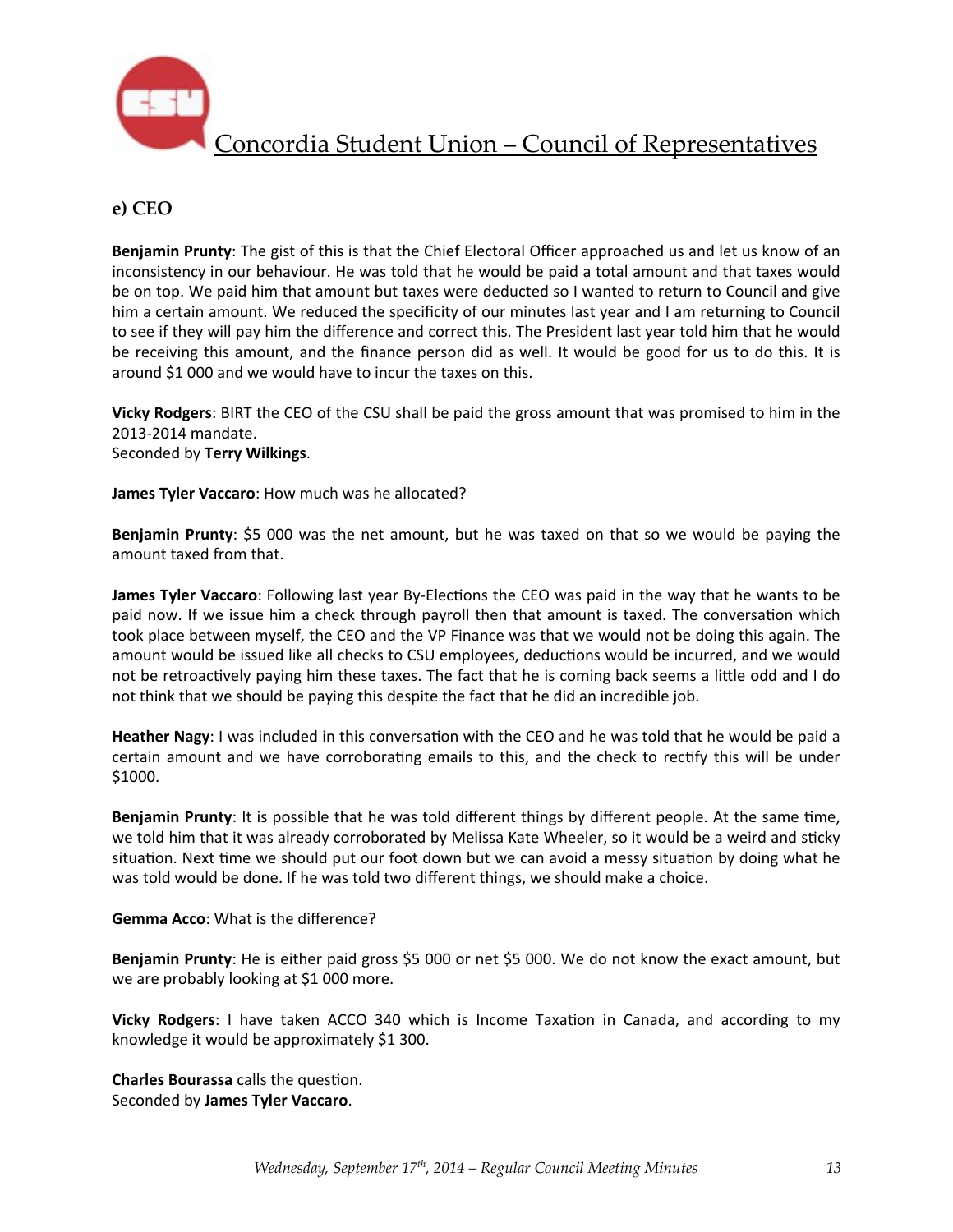

**VOTE** In favour: 11 Opposed: 0 Abstentions: 4 (Nicholaos, James, Marion Jeremy B.)

**Question** is called.

**VOTE** In favour: 7 Opposed: 2 Abstentions: 7 (Caroline, Emily, Marion, Matthew, Gemma Jeremy B.)

*Motion carries.* 

### **f) Orientation Post-Mortem**

**Charles Bourassa**: I was going to ask for an extension for the report then I looked at the date and realized that I was misinformed and it is due in October. I guess this point is me saying that everything will be in by then.

### **g) Research Proposal (Daycares)**

**Terry Wilkings**: BIRT the CSU approves funding for the daycare feasibility study to be incurred by the SSAELC fund.

Seconded by **Benjamin Prunty**.

**Terry Wilkings:** I hope that everyone has had the opportunity to read the documents sent out, specifically the CUSP report which outlines the struggles that student parents face at Concordia University, and some recommendations. I have had a motion put forward in the Council Facebook page. and the amount is up to \$1500. Concordia has not done enough to support student parents and other universities provide childcare services for their students. If Concordia does have a higher number of older students, I feel that the CSU should at least look into the feasibility of providing this kind of support.

**James Tyler Vaccaro**: Is the reasoning behind this report to pressure the administration to look into a daycare service?

**Terry Wilkings**: If you look at the scope of the research and deliverables, ideally the university would be implementing a daycare service. The CUSP report was produced in 2011 and the university has made no statements about supporting student parents. I feel that we have arrived at a situation where students may need to act. Before we can make any kind of formal decision, however, I feel that a feasibility study should be produced and brought to the administration.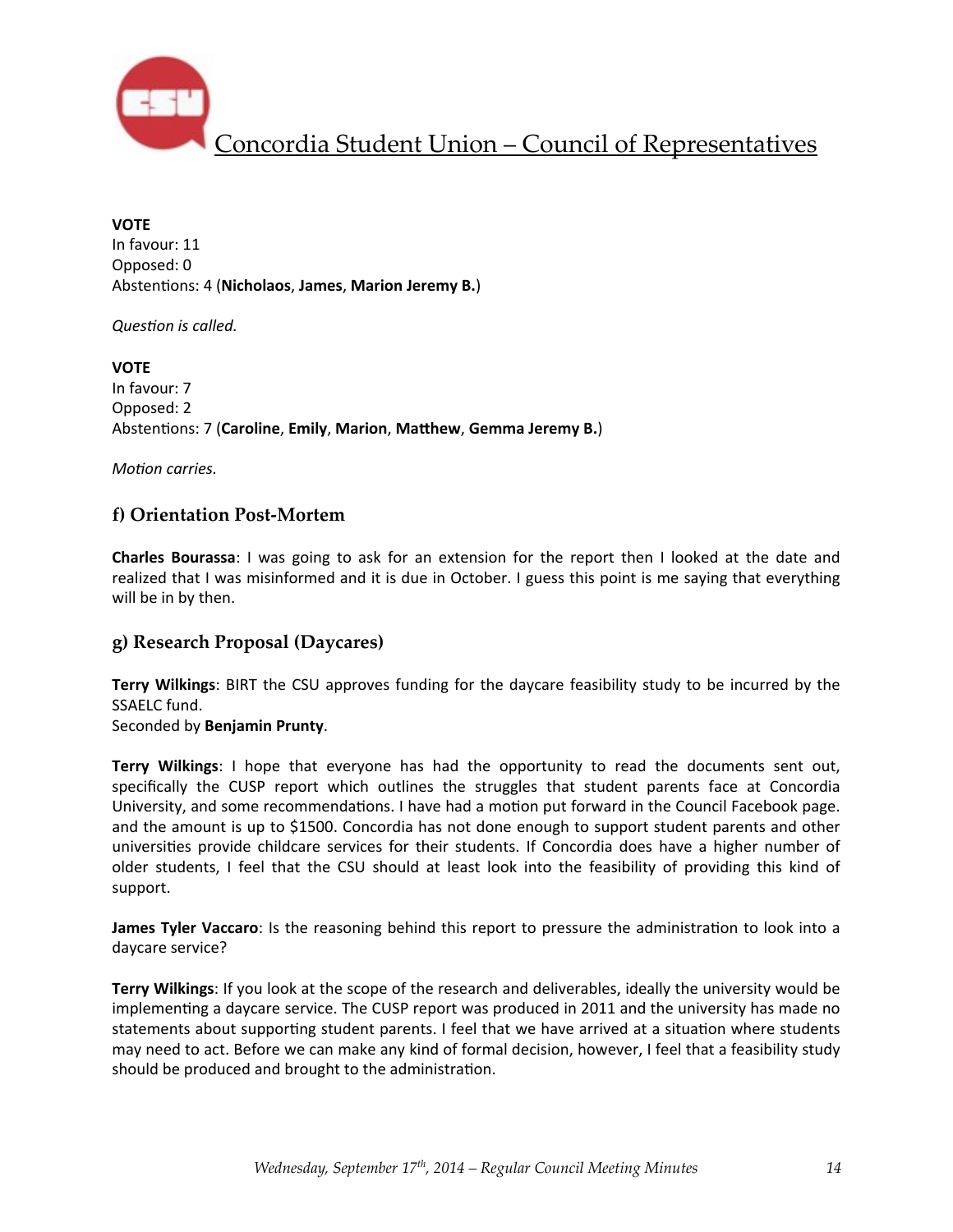

**Terry Ngala**: Is this to prioritize the idea of having a student daycare? Are we trying to make it a priority for the administration to look into this to at least get it on their agenda that way if they see something can be done they can do something about it?

**Terry Wilkings:** Not necessarily. The CUSP report sent out to Council outlines the multitude of barriers which exist to student parents succeeding at Concordia along with a clear set of recommendations, including the need to produce flexible and affordable childcare services. For example, exams can happen on weekends, there are evening classes, and the traditional daycare hours are not enough to provide this. The purpose of the study is to see whether or not the CSU can make recommendations to the university and its own student body on how to ameliorate the situation.

**Benjamin Prunty**: The idea would be for the CSU to ideally do something with this. The university knows that this is an issue already, though this is not necessarily about pressuring them.

**Vicky Rodgers**: First of all, I have a personal comment on this issue. I was raised by a single mother who was a student parent who found out that she was pregnant and I am extremely sensitive to the cause of student parents and this is why I endorse the fact that we should give more to help them. The only problem I have with **Terry'**s motion is that the amount is up to \$1 500 and not specific enough in terms of the budgeting of the SSEALC fund.

**Terry Wilkings**: I am not going to change the amount, but if you look at the payment section, it says that the researcher will receive \$17 per hour for approximately 88 hours. It seems clear enough and I am sure that Council is aware of the financial ramifications if we move forward with this.

#### **VOTE**

In favour: 17 Opposed: 0 Abstentions: 1 (Nicholaos)

*Motion carries.* 

### **h) Research Proposal (UTILE)**

Terry Wilkings: I hope that people have had the chance to read these documents sent out. UTILE has been working with the CSU Housing and Jobs Bank (HoJo) for a year now. Last year the CSU supported a survey on housing conditions facing students in Quebec and this is kind of a continuation of the advocacy work done with this group. The research proposal is quite detailed.

#### **Terry Wilkings**:

BIRT the CSU approves funding for the CSU-funded Student Housing Co-op UTILE feasibility study, to be incurred by the SSAELC fund Seconded by **Vicky Rodgers**.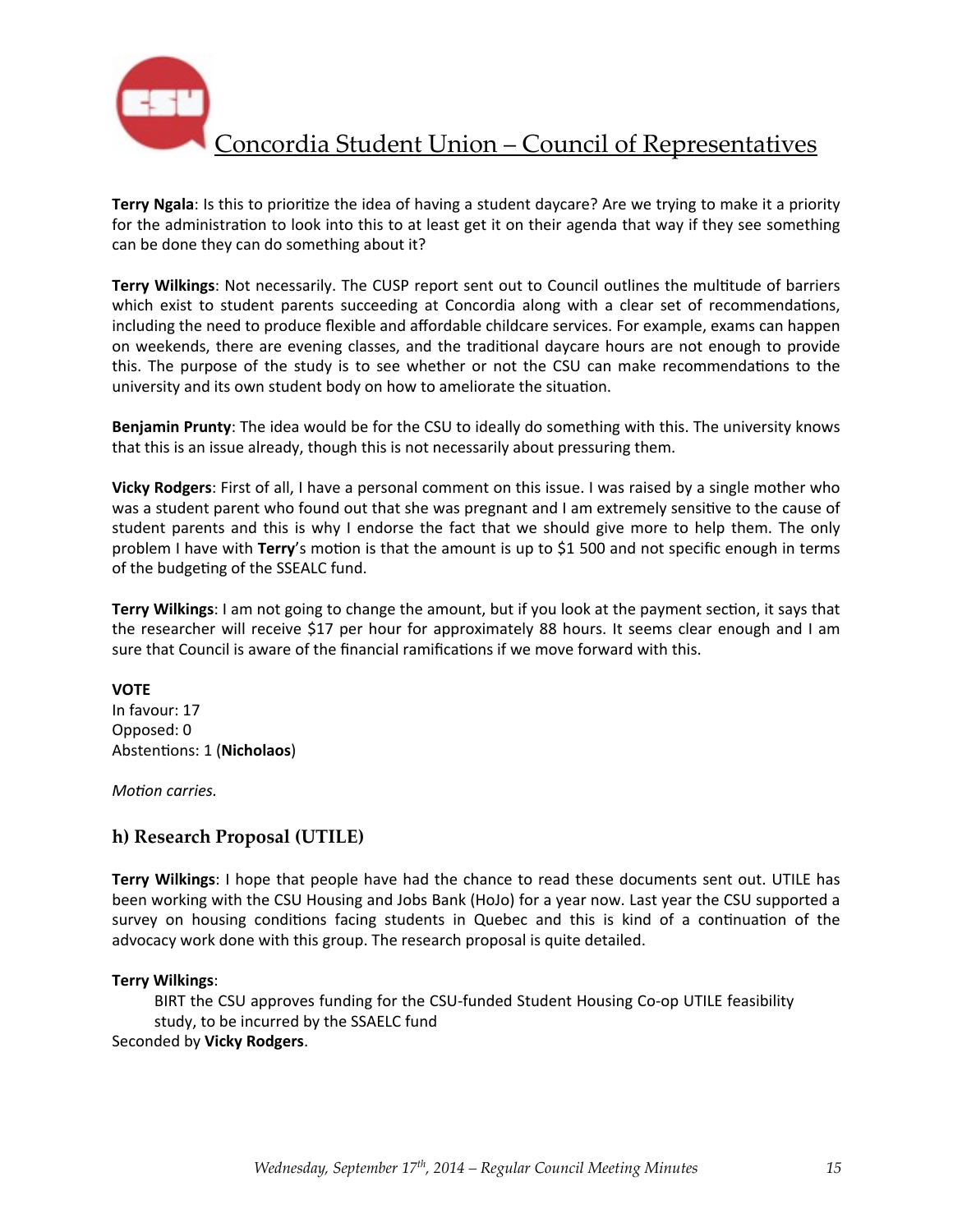

**Charles Bourassa: Terry** brought this to the executives a couple of weeks ago and we all think it is a great project and he has put a lot of work into the research. It is a good initiative to get started and I think that we should move ahead with it.

### **VOTE**

In favour: 16 Opposed: 0 Abstentions: 2 (**Nicholaos**, **James**)

*Motion carries.* 

## **(i) External & Campaigns Committee Report**

**Vicky Rodgers** moves to amend the following motion:

Be it Resolved that the CSU formally endorse the call to have Concordia University *institute mandatory consent workshops for all students living in residence, and that these workshops must cover:*

*Myths and facts about sexual assault.* What is consent? How do we communicate about personal boundaries? What is rape culture and how can we create a culture of consent? *How can we support survivors? Where to go for support*

In order to add that these mandatory consent workshops shall cover basic contraception issues. Seconded by **James Tyler Vaccaro**.

**Vicky Rodgers:** The point that I would love to add is the fact that these workshops should cover basic sexual education such as the usage of condoms and contraception issues. Mandatory sex education was abolished in Quebec a few years ago and Concordia students come from all around the globe and unfortunately many countries do not offer any type of sexual education whatsoever and in order to talk about consent it is necessary to have somewhat of a basic notion concerning condoms and their usage.

**Jenna Cocullo**: We are really just endorsing something the Centre for Gender Advocacy (CGA) wants to do, so can we really tell them what they are supposed to teach?

**Charles Bourassa**: This was a petition being circulated by the CGA so what Vicky is actually asking cannot really be added because I do not know if we can really change their petition. It was really just an endorsement.

**Benjamin Prunty**: I think that this pint is negligible in the sense that in the over all campaign it will make little difference. I think it is an important type of education but I want to caution away from what the CGA is already doing. I do not think that this will have an impact and this is what they study and is the group that the students voted for. I think it is a bad practice and Alan Shepherd did this as well to talk about this thing which is not his field of expertise and we should shy away from that. The CGA already does this kind of research and I think it is ultimately negligible to add it or take it away, but ultimately it is not a good trend.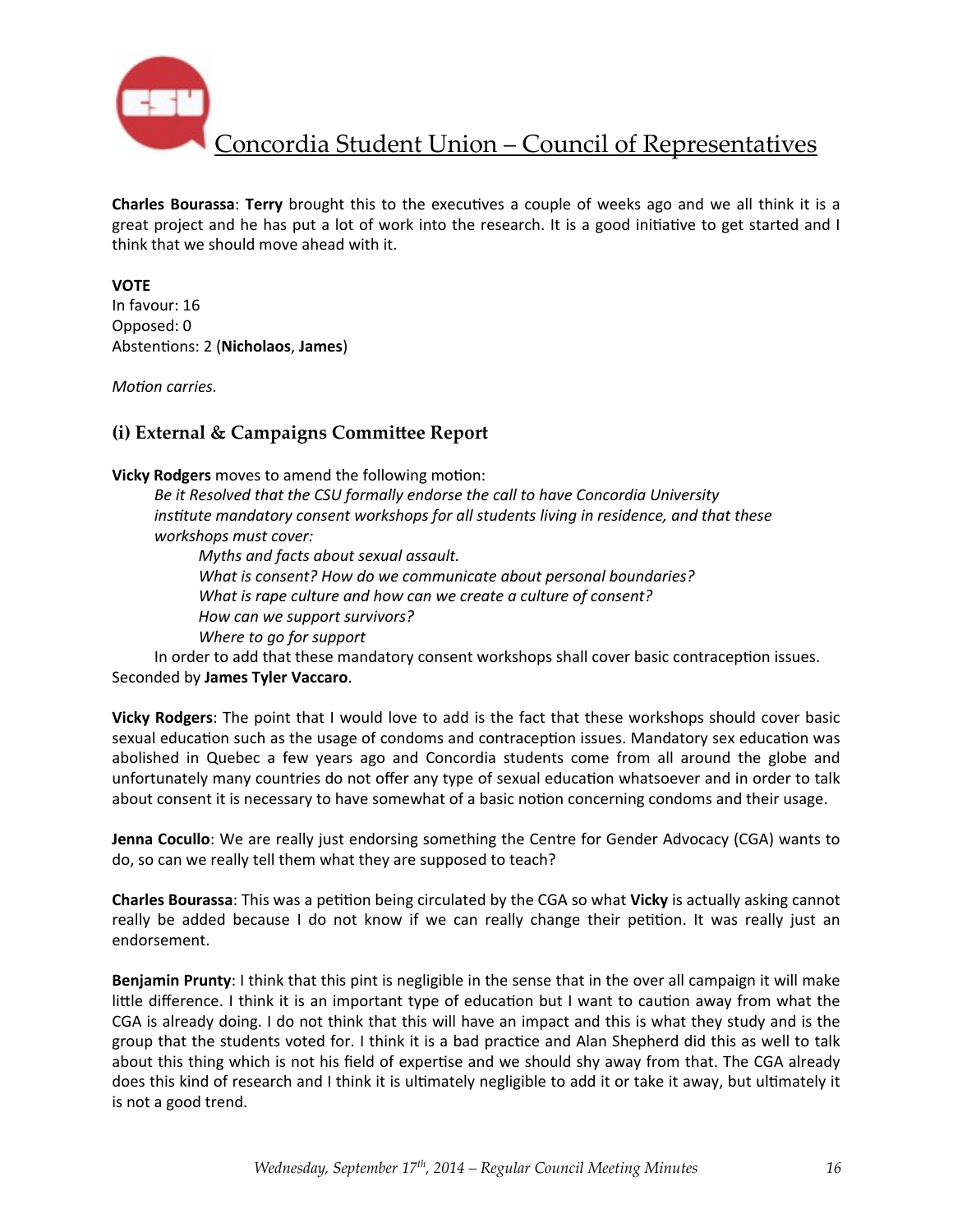

**Vicky Rodgers:** I do endorse the entire motion, but my goal is to enrich it and make my part in order to improve the current situation. I strongly believe that this workshop should talk about consent, sexual assault, survivors and the rest, but the issue is that many students should be reminded about how to use a condom, when to use it, etc. I can tell you from experience that this is a crucial need.

**Terry Wilkings**: The impact of voting in favour of this motion would be an attempt to modify a petition that we already have little agency over.

**Vicky Rodgers:** Voting yes on this motion means that you endorse mandatory consent workshops which include basic contraception, including the usage of condoms.

**VOTE** In favour: 2 Opposed: 12 Abstentions: 3 (Nicholaos, Matthew, Emily)

*Motion is defeated.* 

**Benjamin Prunty** moves to ratify the External & Campaigns Committee report. Seconded by **Chloë Williams**.

**VOTE** In favour: 14 Opposed: 0 Abstentions: 3 (Nicholaos, Matthew, Terry N.)

*Motion carries.* 

### **j) VP Finance Work Plan**

**Vicky Rodgers:** Heather mentioned a certain type of accounting software that she needs to be accustomed to. Is there a plan to look at open source software in order to diminish the costs for the CSU?

Heather Nagy: The current software is called ACUMBA and is for medium to large sized business. It is owned by a company in Quebec when a lot of others are outsourced to big box organizations. We have discussed restrictions and constraints in the program but it seems like now we will stick to it and make sure that the new accountant gets accustomed to how to use and navigate the program. Open source software and its capacities is a good question and good suggestion. I will bring it to finance team.

**Vicky Rodgers**: The CSU would have a negative cash flow starting in June, 2015 which is basically the beginning of nest year's mandate. What is your plan to make sure that next year's team will be able to operate and be able to deliver on their campaign pledges?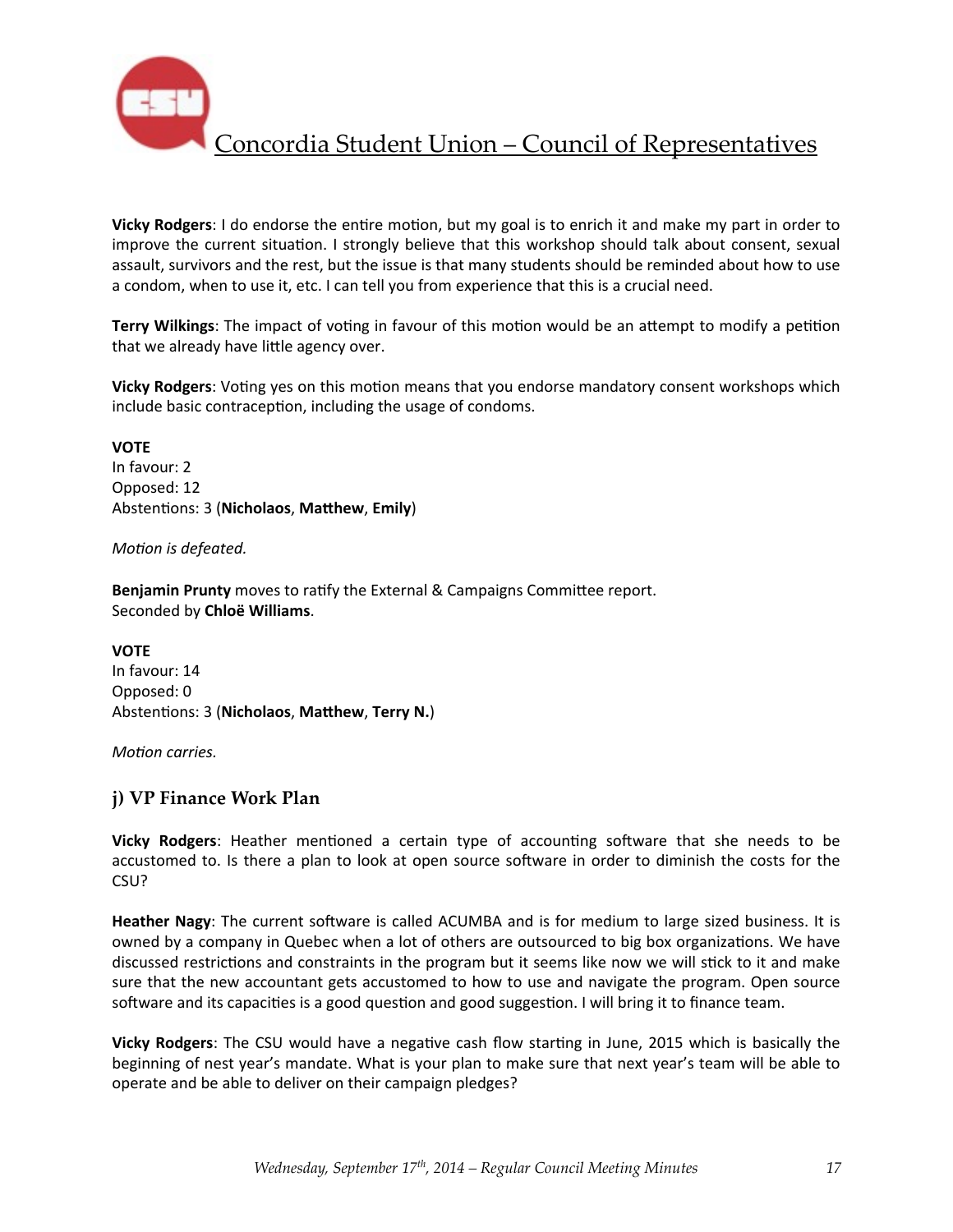

**Heather Nagy**: There are multiple plans in the works for this issue. One plan is to do a team year assessment. We have a student revenue contribution versus expenses issue at the CSU and it is starting to affect financial sustainability. I intend on working with the finance team to produce a concrete plan of action maybe in January to go about solving the issue of financial sustainability. We will not leave our term in office with the next people coming in to a mix-up.

**Vicky Rodgers**: Do you plan on having a CSU fee levy increase?

**Heather Nagy**: We explore the possibility of maybe indexing the fee levy. An increase as it stand is major and there will not be any decisions on it until all the financial work and analysis are done.

**Vicky Rodgers:** If it does happen, would it be for next March?

**Heather Nagy**: Potentially, but this is really far off in the future. For me personally and the CSU office and finance team, this is not the greatest thing. We will make sure that we do all financial analysis before we say it is the last resort for us.

### **9. NEW BUSINESS - INFORMATIONAL**

*No informational new business was discussed at this meeting.* 

### **10. QUESTION PERIOD & BUSINESS ARISING**

**James Tyler Vaccaro**: I have a question about the budget actuals – about the Judicial Board spending listed at \$2 689 of \$5 000. Is there any reason that the Judicial Board is spending so much money in September?

**Heather Nagy**: It was not in September, it was from Council training and there were also some portions of the final appeal after the elections last year which need to be put in last year's expenses. An adjustment is pending with the accountant.

**James Tyler Vaccaro**: Have you received the Health Plan Administrative revenue which is listed as blank on the detailed accounting budget? Is the number of the estimate based on FTEs?

**Heather Nagy**: The Health Plan Administrative revenue is not the same as the Health Plan fee. The Health Plan Administrative revenue comes at the end of the year when we have looked at the premiums versus the costs in terms of the brokerage. We will not see that money until a later time. It is on the quarterly budget.

**Benjamin Prunty**: We wanted to have a CUSACorp shareholders meeting today but it did not pan out because of Board of Governors meeting. The sole purpose of the meeting would have been to approve CUSACorp's bylaws. Basically, the confusing way that the relationship between the CSU and CUSACorp's bylaws work is that Council is accountable to the CSU's bylaws and that there are processes in that which contradict the CSU's bylaws but cover the same area. In order to be in line with both bylaws, legally speaking, we should cover all of our bases and do the the processes in both bylaws. We have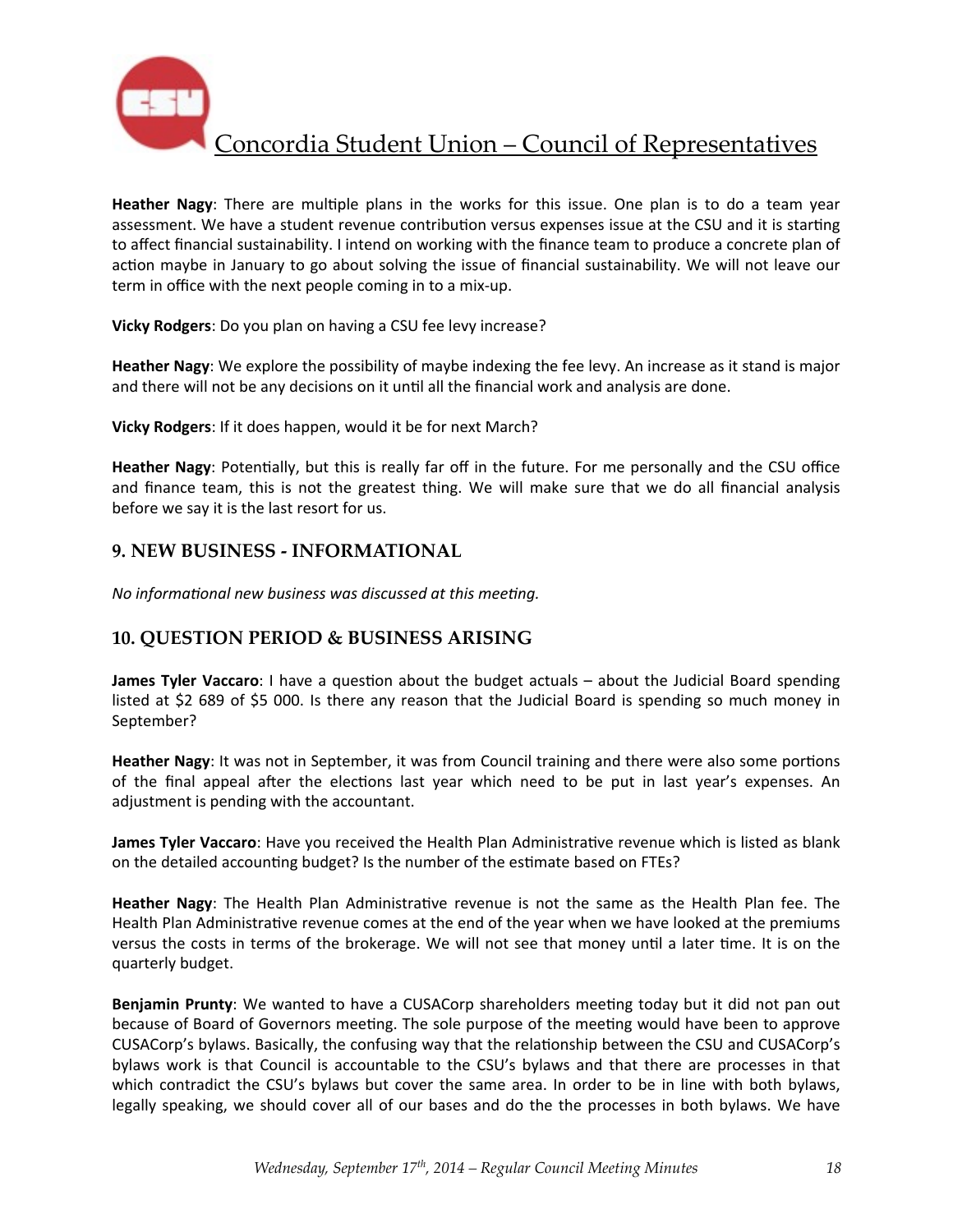

done those for the CSU, but what I am asking Council to think about and respond to is that I do not want to bog Council down to ratify a decision that they have already made. We do need a shareholders meeting to ratify the appointments of **Charles** and myself though. It is a bit confusing but I have been delaying signatures on paper in the office so that we can get through this step before singing everything, but we have bills to pay to the government. I was looking over the bylaws and apparently I can go and represent the shareholders (Council) in their absence. I am 95% sure that this is possible but there is the possibility that we could call a meeting just this one time and ratify the appointments and then call another later to go over the quarterly report. If people are uncomfortable with this, the only thing we would discuss are the appointments. If people are uncomfortable with this we will do it later.

**James Tyler Vaccaro**: You can use shortened terms of notice under the CUSACorp bylaws to use Council to waive this and hold the meeting now and get it done with.

**Benjamin Prunty** moves to suspend Robert's Rules. Seconded by **Chloë Williams**.

**VOTE** In favour: 12 Opposed: 0 Abstentions: 3 (Nicholaos)

*Motion carries.* 

*Robert's Rules are suspended at 20h54.* 

**James Tyler Vaccaro**: BIRT the CSU Council, acting as shareholders of CUSACorp, waive their right to meeting notice and allow a meeting to take place on September  $17<sup>th</sup>$ , 2014. Seconded by **Benjamin Prunty**.

**James Tyler Vaccaro**: We will waive the 24-hour notice for an emergency meting. Let's not talk about this, just vote, approve it, adjourn this meeting and then start the next meeting. We will be out of here by 21h10.

### **VOTE** In favour: 13 Opposed: 0 Abstentions: 2 (**Emily**, **Nicholaos**, **Lucinda**)

### *Motion carries.*

**Benjamin Prunty** calls a shareholder meeting to happen immediately after this meeting adjourns for the purpose of ratifying the appointments to CUSACorp's board and the new signing officers. Seconded by **Vicky Rodgers**.

**VOTE**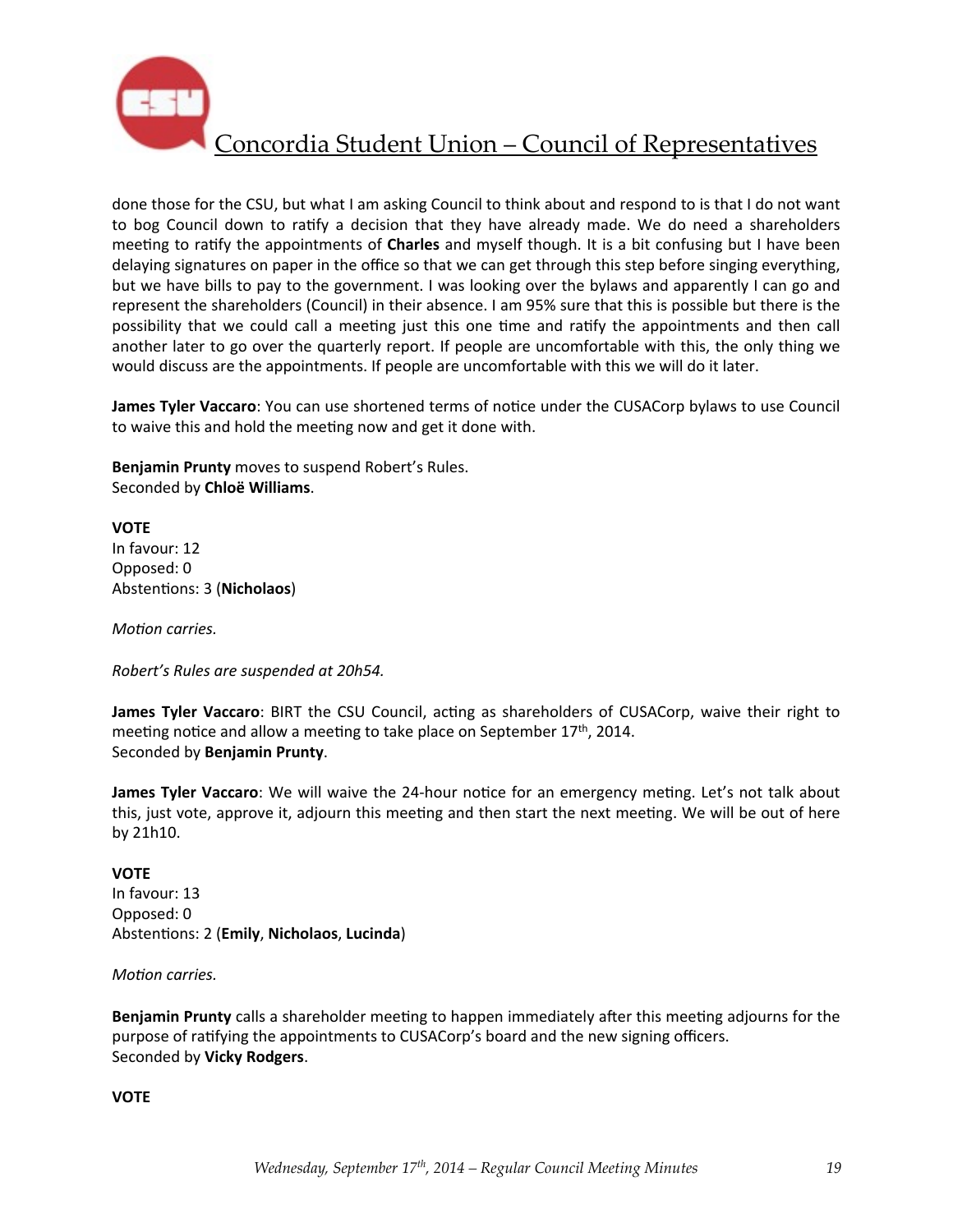

In favour: 14 Opposed: 0 Abstentions: 2 (**Nicholaos**, **Lucinda**)

*Motion carries.* 

**Vicky Rodgers** moves to reinstate Robert's Rules. Seconded by **Chloë Williams**.

**VOTE** In favour: 15 Opposed: 0 Abstentions: 1 (Nicholaos)

*Motion carries.* 

*Robert's Rules are reinstated at 20h58.*

**Jenna Cocullo** moves to reconsider the motion concerning the Council retreat. Most of the people on Facebook have voted to have it this weekend and some people may have already made adjustments to their schedule.

*Motion is not seconded.* 

**Charles Bourassa**: This can happen over Facebook as the motion says we have until December 31st, 2014. There is no need to reconsider

### **11. ANNOUNCEMENTS**

**Vicky Rodgers**: There is a group called the Model United Nations which did contact me extremely recently. They would love to introduce a new fee levy that I would love to endorse. They are making it extremely transparent and informational and to the letter of the Bylaws. Essentially this new fee levy would be used in order to finance competitions around the globe such as in South Korea and others. This organization was founded back in 1998 which is way before the Political Science Students Association (PSSA) Model United Nations and they would love to introduce a new fee levy in time for the November By-elections.

**Terry Wilkings**: I just wanted to address the petition formally submitted to the Policy Committee on Friday the  $12<sup>th</sup>$  of September for the Model Unite Nation's petition for a fee levy. We are following the Standing Regulations and the Policy Committee is in the process of reviewing their application. I would like to clarify that we have invited André-Marcel Baril, the CEO, to come and speak with us regarding his annual report about the elections which took place in March.

Anthony Garoufalis-Auger: On Sunday there is going to be the Peoples' Climate March happening in New York City. Half of the executive is going with executives from McGill, and in Montreal there will be a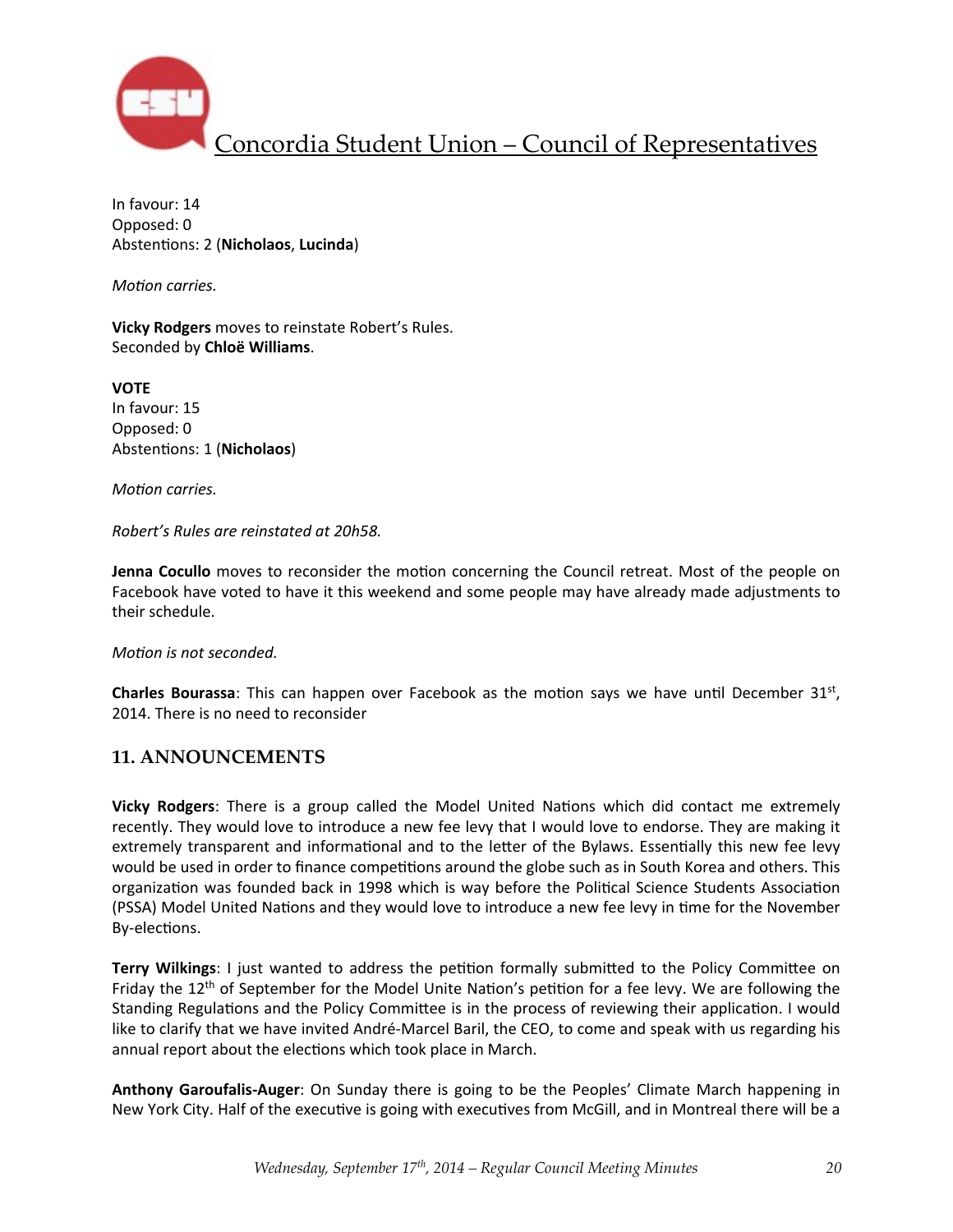

solidarity march happening. We leave in front of Concordia at noon on Sunday and we will be meeting at 10h00 to plan the details before we leave.

Lucinda Marshall-Kisparissis: I wanted to congratulate the Orientation team and by-proxy Charles for doing so well this year. As the campus representative for a fee levy group that was brought in, this was the second year in a row that it has been really well-done and the CSU has talked about it and gotten things going. Congratulations on two weeks of programming.

### **12. ADJOURNMENT**

**John Talbot** moves to adjourn the meeting. Seconded by **Vicky Rodgers**.

**VOTE** In favour: 14 Opposed: 1 Abstentions: 2 (James, Nicholaos)

*Motion carries.* 

*Meeting is adjourned at 21h04.*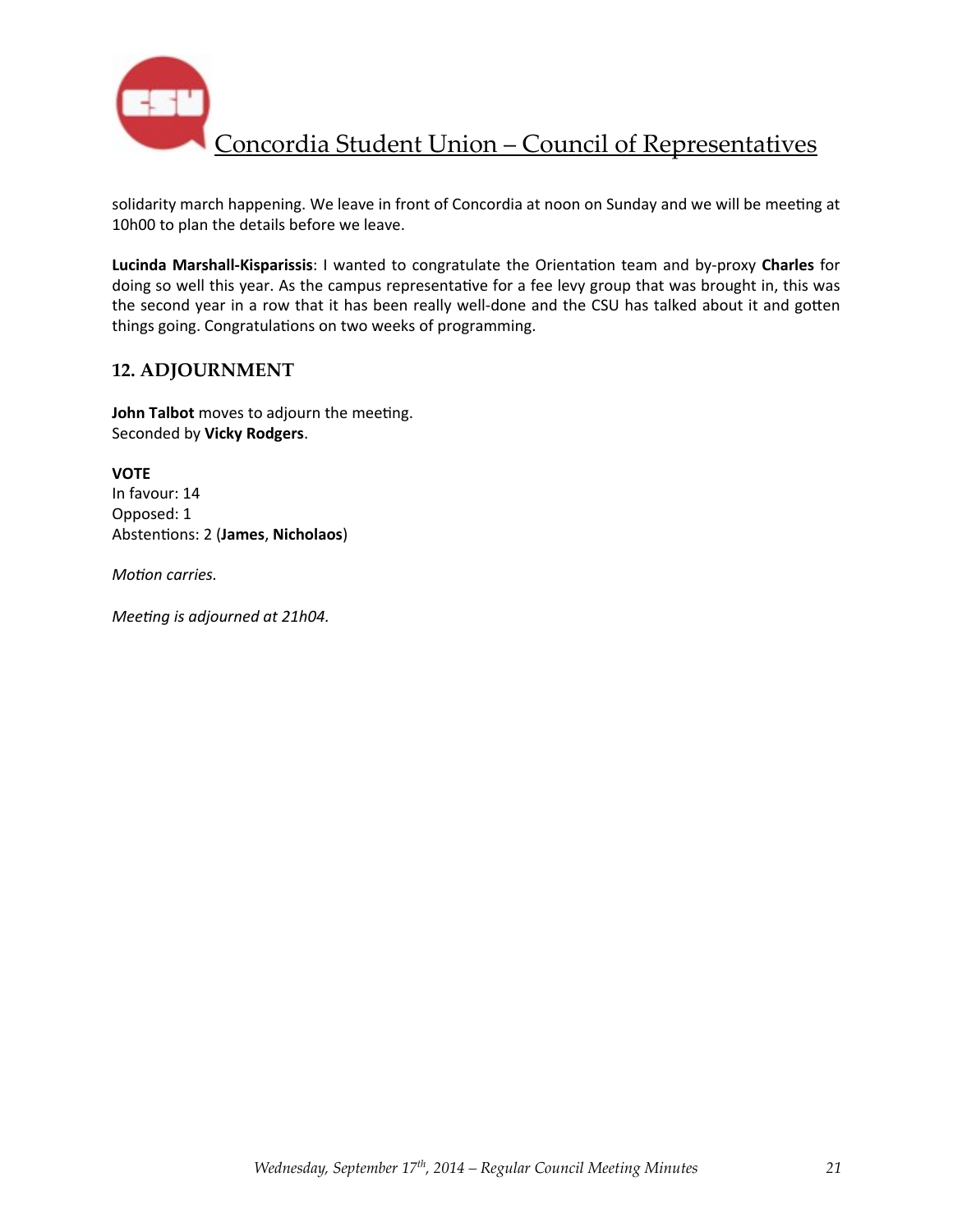

**CSU Special Council Meeting Wednesday, September 17th, 2014 MB 5.215, 18h30, S.G.W Campus**

# **Summary of Motions Carried**

# **5. APPROVAL OF PREVIOUS MINUTES**

# **a) May 14th Regular Council Meeting Minutes.**

*May* 14<sup>th</sup> Regular Council Meeting Minutes were approved following a vote by Council.

# **b) May 21st Council-Elect Meeting Minutes.**

*May* 21<sup>st</sup> Council-Elect Meeting Minutes were approved following a vote by Council.

## **c) June 18th Special Council Meeting Minutes.**

*June 18<sup>th</sup> Special Council Meeting Minutes were approved following a vote by Council.* 

# **d) July 23rd Special Council Meeting Minutes.**

July 23<sup>rd</sup> Special Council Meeting Minutes were approved following a vote by Council.

## **e) July 31st Special Council Meeting Minutes.**

*July* 31<sup>st</sup> Special Council Meeting Minutes were approved following a vote by Council.

## **f) August 13th Special Council Meeting Minutes.**

August 13<sup>th</sup> Special Council Meeting Minutes were approved following a vote by Council.

## **6. CHAIRPERSON'S REPORT**

A motion was carried to excuse Michael Richardson's absence. *– Caroline Messier-Gemes (Vicky Rodgers)*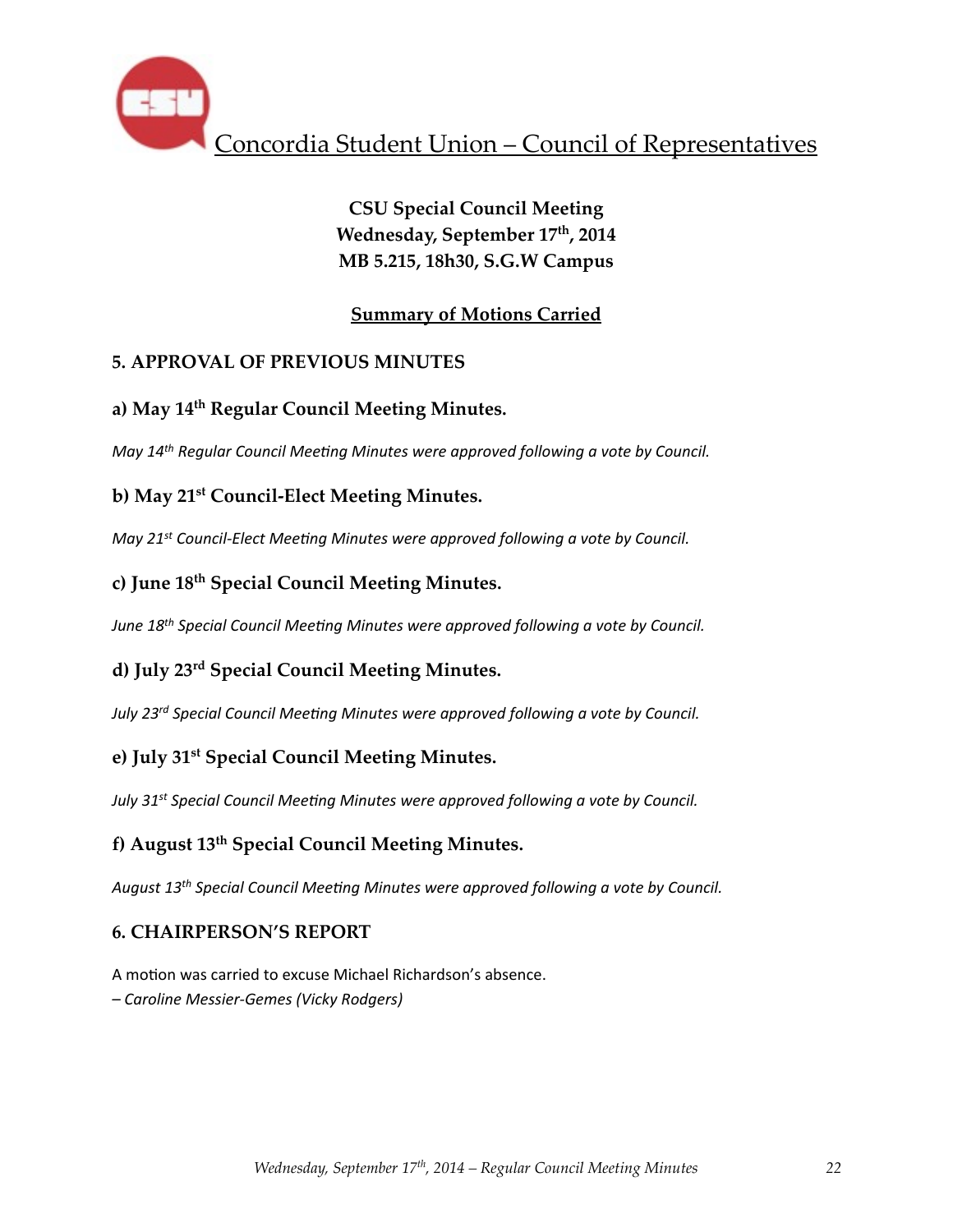

## **8. APPOINTMENTS**

## **b) Senate Appointments**

A motion was carried to ratify the recommendations made by the Appointments Committee to appoint Stephen A.J. Brown and Carlos Fuentes Velasco to the Senate.

*– Terry Wilkings (John Talbot)*

The following motion was carried:

BE IT RESOLVED THAT the CSU appoint Emma Alguire, Marion Miller and Emma Sabreau to the Senate, as per their respective Faculty Associations;

BE IT FURTHER RESOLVED THAT the CSU seek a recommendation from ASFA for an Arts & Science Senator.

*– Terry Wilkings (Lucinda Marshall-Kisparissis)*

### **10. NEW BUSINESS – SUBSTANTIVE**

### **a) Engineers Building Project**

A motion was carried to approve \$5 000 from the Student Space, Accessible Education and Legal Contingency Fund (SSAELC) to support the Engineering & Computer Science Association in their initiative to improve the B-Annex.

*– Benjamin Prunty (Terry Wilkings)*

### **b) Student Services**

A motion was carried to send the issue of Student Service and FIOs related to referendum questions to the Policy Committee for policy to be developed.

*– Benjamin Prunty (Nicholaos Mouzourakis)*

### **d) Council Retreat**

A motion was carried to table this discussion and put a poll on Facebook about when we want to leave *– Terry Wilkings (Charles Bourassa)*

### The following motion was carried:

BE IT RESOLVED THAT the Council retreat take place no later than December 31st, 2014. *– James Tyler Vaccaro (Vicky Rodger)*